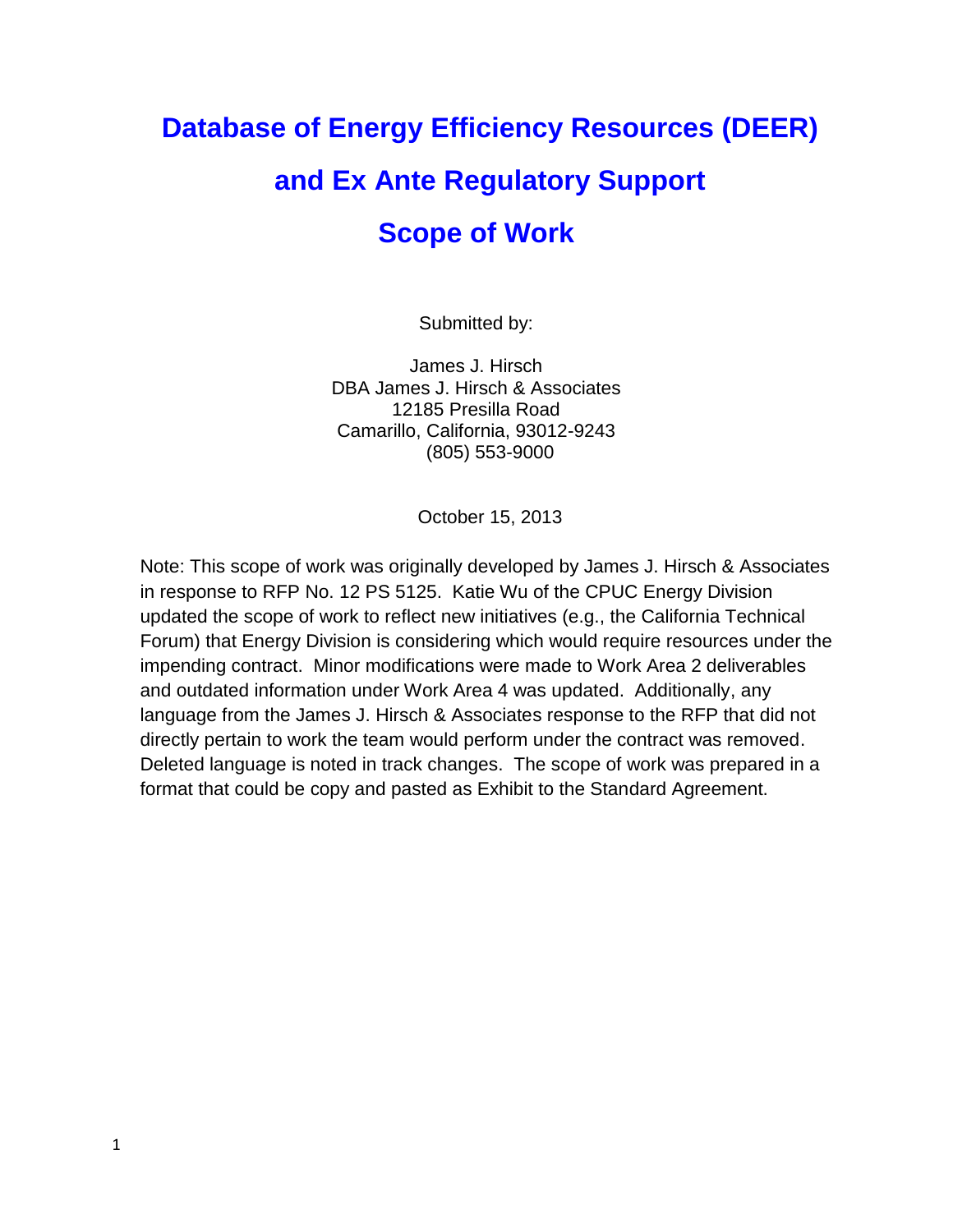# **1. Overview**

James J. Hirsch and Associates and subcontractors (hereafter referred to as "Contractor") will conduct the following work areas for Energy Division of the California Public Utilities Commission:

- Update the Database of Energy Efficiency Resources (DEER) measures parameter values.
- Review non-DEER measures workpapers.
- Review program administrators (e.g., investor-owned utilities (IOUs), regional energy network (REN), community choice aggregator (CCA)) custom projects.
- Conduct research and analysis in support of ED's regulatory policy and oversight.

*Project Management:* The Project will be managed by the Energy Division project manager. The four work areas of this ex ante project scope of work are highly inter-related and should be managed together as a unified activity. The overall objective of this work is to improve the accuracy and reliability of the Energy Efficiency portfolio overall energy savings and costeffectiveness estimates. The Contractor will provide the optimal EE portfolio level ex ante estimation by balancing and re-balancing the needs of all work areas throughout the contract period.

Work Areas 1 through 3 are the most tightly inter-related. The requirements for new ex ante development for DEER versus the need for review of non-DEER deemed and custom measures must be carefully balanced. Resource trade-offs must be evaluated on an ongoing basis and this activity must leverage both the Commission staff managed evaluation activity and the activities of the portfolio implementers to the greatest extent possible.

The review of non-DEER workpapers and custom project must also be approached strategically. The Commission staff review and approval of the portfolio implementers' ex ante estimates should be approached from the perspective of using the review activity as a lever to cause ongoing improvements to the quality and consistency the portfolio implementers' own internal due diligence activities relating to ex ante values.

The Contractor will work closely with the PM to develop strategies to bring the Regional Energy Network (REN) and Community Choice Aggregator (CCA) ex ante activities into the Commission staff ex ante review scope in an efficient manner. It is expected that these new portfolio implementers will take time to come up the learning curve on ex ante and costeffectiveness requirements of CPUC policy.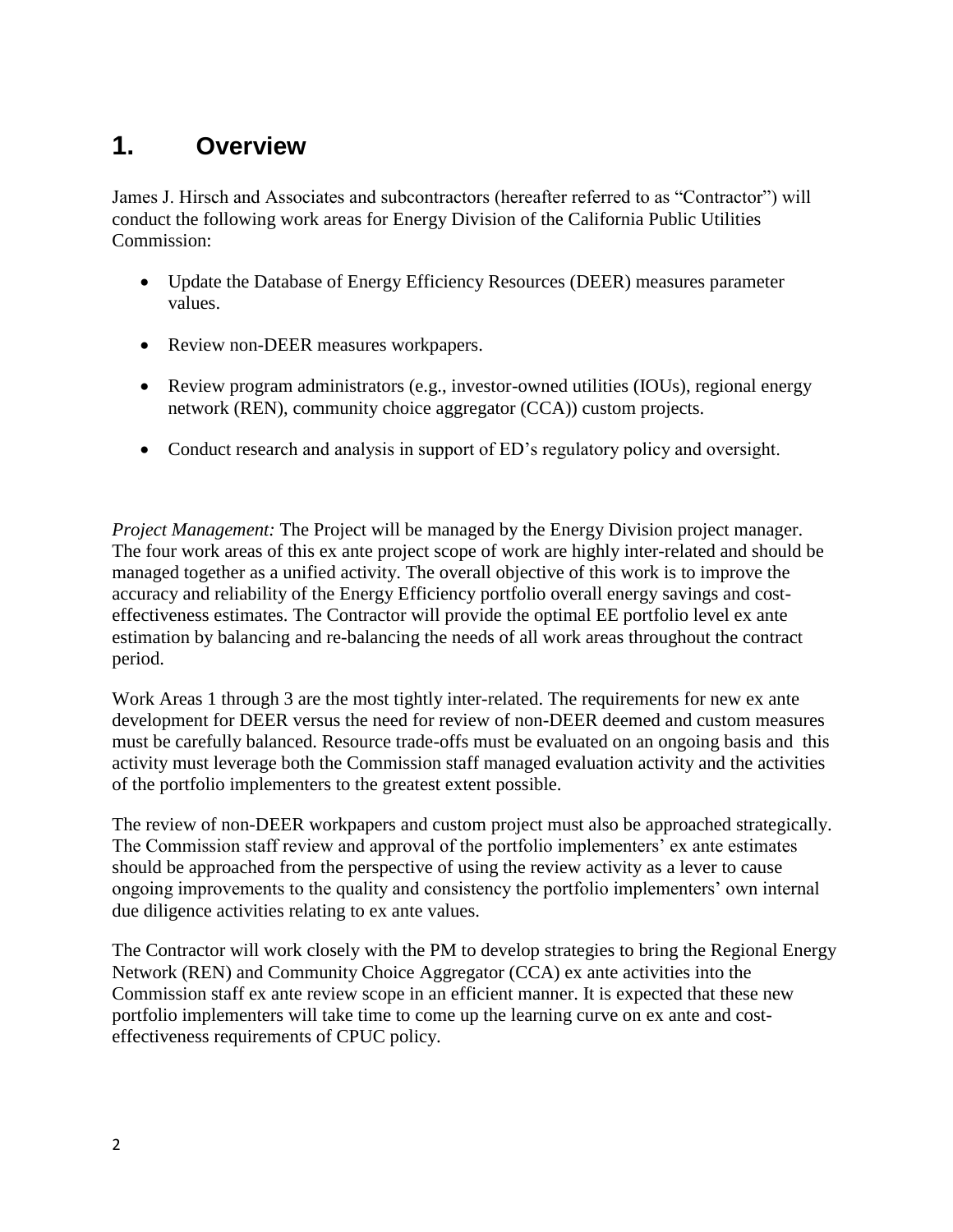## *1.1 Project Management and Stakeholder Communications*

The Contractor management structure will be comprised of two main levels: project-wide and work area specific. The project-wide management activities include project administration as well as overall project management functions. These project-wide management and administrative functions are included and budgeted under the project management task area while the work area specific management functions are included and budgeted under each individual work area tasks.

The Contractor project-wide management will be comprised of three main areas: coordination and guidance, facilitation, and administration. The coordination and guidance function includes both internal Contractor interactions to better manage the project across work areas and Contractor interactions with Commission staff and management who set overall project priorities as well as guide the development of individual work area tasks and timelines. The facilitation function provides workflow tracking across the work areas to help ensure project managers are able to meet project schedules. The administrative function area provides reporting and publication support to all project work areas as well as the overall project management activity.

The Contractor will have a project manager with responsibility for all aspects of the project plus a manager for each work area with responsibility for management of tasks within their assigned work area. Senior staff of the Contractor partner companies will also participate in the overall project coordination and guidance activities. It is envisioned, from past experience, that multiple Commission staff as well as management will play active roles in providing coordination and guidance to work areas as well as other CPUC regulatory activities. Individual Contractor work area managers will work directly with Commission staff work area leads to coordinate across activities in setting priorities, respond to changes in Commission or management direction, and guide the details of tasks and deliverables to ensure that each work areas meets the CPUC's direction, expectations and requirements.

The project administrative function will provide for overall project reporting and invoicing as well as administrative support to each work area. Each work area manager will develop monthly reporting requirements in collaboration with the Commission staff work area lead. These reporting requirements will then become part of the monthly invoicing and reporting requirements for all project staff participating in that work area. Each Contractor partner company will provide monthly reporting and invoicing to the JJH administrative lead. The administrative lead, under the direction and review of the project manager, will be responsible for verification of each invoiced item and assembly of the individual invoices and reports into project invoices and reports for submission to the CPUC. Additionally, the monthly invoices and reports assembled for each work area will be required to be approved by each work area manager prior to submission to the CPUC. Discrepancies or issues with work area reporting or invoicing will first be the responsibility of each work area manager to resolve. If resolution cannot be accomplished at the work area manager level it will be escalated to the project manager for resolution.

## **1.1.1 Task 1** ‐ **Project Initiation Meeting**

The project manager will schedule a project kick-off meeting to be held at the CPUC offices in San Francisco. Three days prior to the project kick-off meeting, the project manager will provide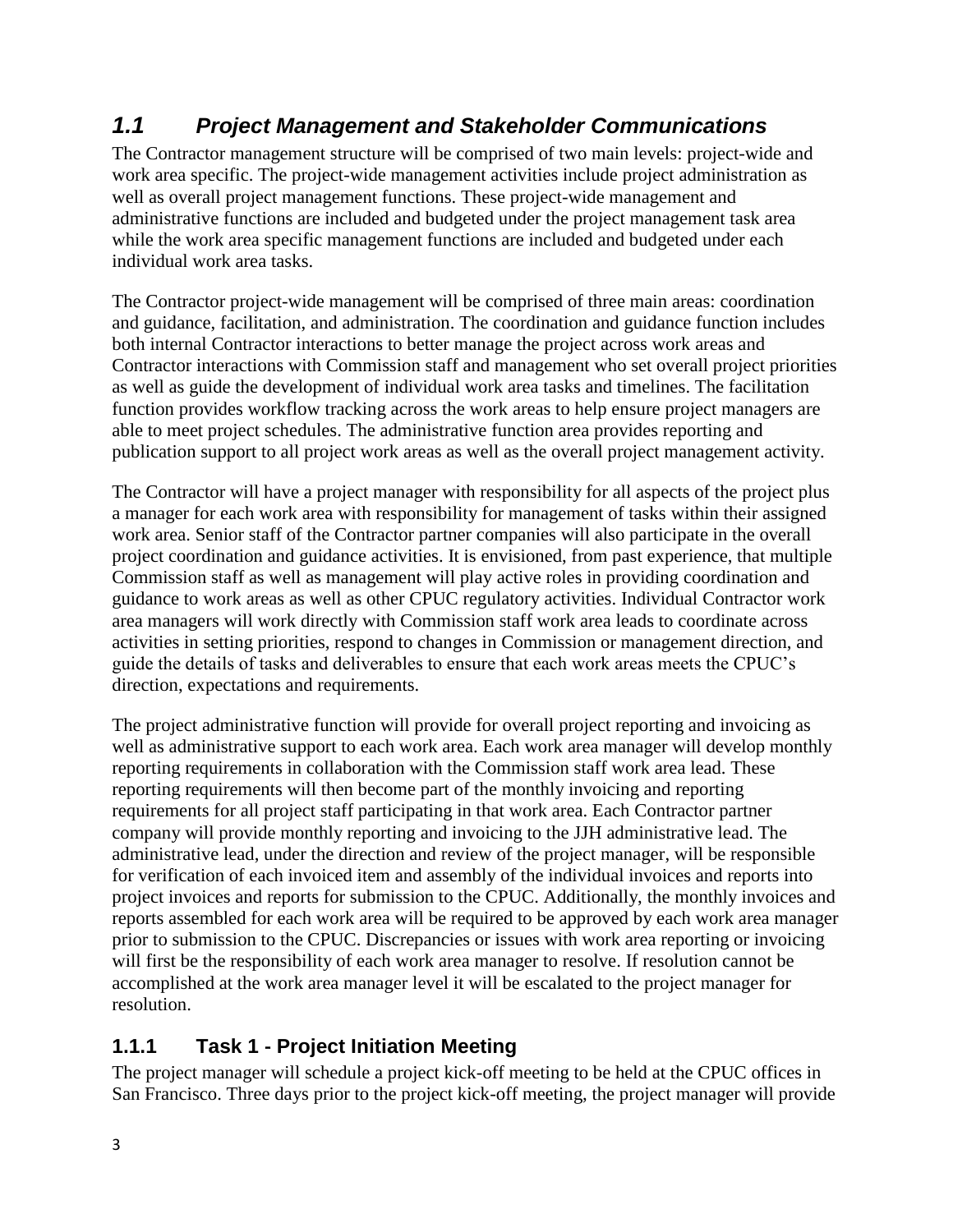CPUC with an agenda for the meeting (Kick-Off Agenda), including any additional work plan development work that the Contractor may have completed in preparation for the meeting. The project manager will solicit early feedback from Commission staff on work plan topics such as work area tasks, approaches to stakeholder collaboration, and Commission staff thoughts on process management tools and methods.

The kick-off meeting will involve Commission staff and key Contractor members. Other key staff will participate via webcast and/or teleconference or in-person whichever is most effective while being cost efficient.

The primary purpose of the meeting will be to refine the research objectives, requirements, and priorities of the Preliminary Project Work Plan. The team will review, discuss and refine the scoping plans for each task, the project management structure, budget, reporting and schedule. The group will also discuss and reach a mutual understanding regarding any unresolved issues and items. The Contractor will ensure that notes are taken and provide the meeting notes, in the form of a memorandum, to Commission staff including a summary of any key decisions, action items, and outstanding issues.

## <span id="page-3-0"></span>**1.1.2 Task 2** ‐ **Project Work Plan and Priority Analysis**

Based upon the scope of work in the RFP, the plans presented in the response to the RFP, and the discussions that take place in the project initiation meeting and subsequent meeting(s) with Commission staff, the Contractor will develop and submit to Commission staff a draft work plan. The draft work plan will include:

- A stakeholder engagement process that establishes tools and a schedule for communication with internal and external stakeholders;
- A project coordination plan for each work area that will be implemented in collaboration with the energy efficiency portfolio administrators, with the objectives of increasing transparency of the ex ante activities and results, improving the efficiency of information exchange, and enhancing the effectiveness of the ex ante review process while also finding opportunities for streamlining the process to improve timeliness without sacrificing quality;
- A plan for increased integration and coordination across the work areas of the RFP.

Additionally, the Work Plan will address, at a minimum, the elements listed below for each Work Area. The Contractor will meet with the Commission staff as needed, but no less frequently than monthly, throughout the development of the Work Plan to discuss options, to monitor changes in the regulatory directives and make decisions on adapting approaches to changing needs. The Contractor will respond to Commission staff requests and suggestions and concerns with appropriate alterations to the plan. This will include incorporating any additions and refinements requested or approved by Commission staff. Whenever possible and practical, and within time constraints for the plan development task, the Contractor will seek input from the energy efficiency portfolio administrators, primarily the investor-owned utility (IOU) administrators, on plan elements.

#### 1. **DEER Update**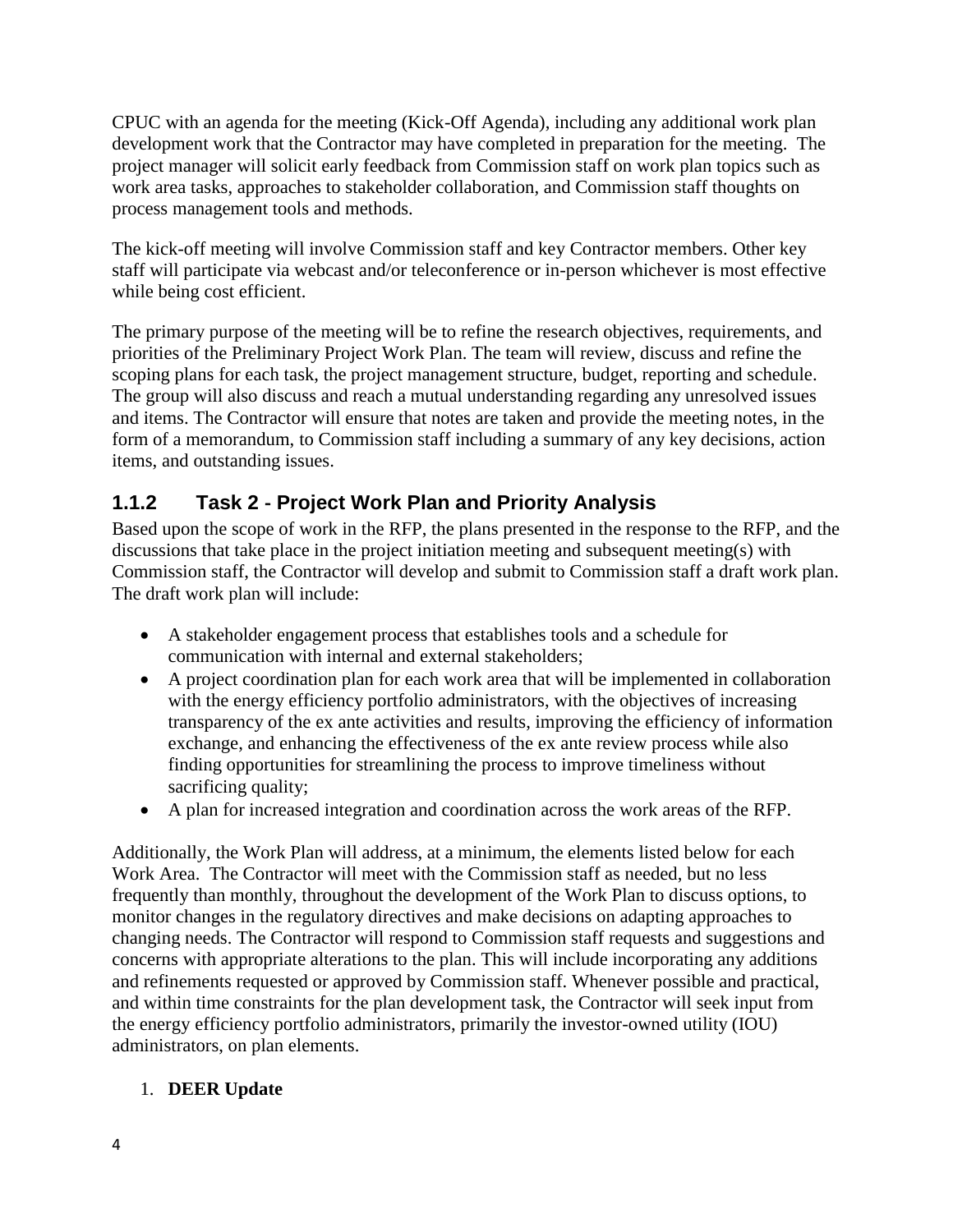- a. The methodology to be used to update the DEER measure parameters.
- b. The approach used to ensure that the energy and peak savings estimates, free‐ridership, and measure effective useful lives for inclusion in DEER are appropriate.
- c. Acceptance criteria to identify the minimum accuracy and rigor level that will need to be met before new measures or methods are added to DEER.
- d. The tasks and milestones to perform updating based on Federal and State Codes, Standards, or Regulation updates or industry standard practice updates.
- e. Propose and apply a set of criteria to prioritize measure update and maintenance activities that are necessary for the DEER Updates to be used by the IOUs (and other program administrators) for their energy efficiency portfolio planning.
- f. Estimates of the time and resources that will be needed to complete each of the remaining DEER update activities.

#### 2. **Non‐DEER Workpaper Reviews and Dispositions**

- a. A process for early engagement between Commission staff and the program administrators to collaboratively develop draft workpapers for new measures and tools.
- b. A schedule for review and collaborative development of draft workpapers, including the projected number of draft workpapers that are expected to be reviewed, the average amount of time available for the collaborative development of a draft workpaper, and the eventual preparation of the workpaper review final disposition.

#### 3. **Custom Measure/Project Review and Disposition Process**

- a. A schedule/timeline for review and preparation of custom project review dispositions.
- b. The projected number of custom projects that are expected to be reviewed, including the average amount of time for each review and preparation of the disposition, taking into account the number of projects for which a site visit may be required.
- c. A process for information requests and responses between Commission staff and portfolio administrators including feedback on review dispositions.

#### 4. **Regulatory Support:**

- a. A mechanism for Commission staff to request and Contractor to track and report status of requests for ad hoc research and analysis in support of regulatory oversight.
- b. Criteria for prioritizing the requests for this support and strategy for balancing resources between these requests with the ongoing work of the other three work areas.

#### **1.1.2.1 Task 2 Deliverables**

- *Revised project tasks and schedule with a clearly defined end‐product or deliverable for each task*
- *Proposed criteria to guide task prioritization process*
- *Work Plan(s) prioritizing DEER activities, including measures parameter updates and additions, non‐DEER workpaper development and review, custom project review, and regulatory support*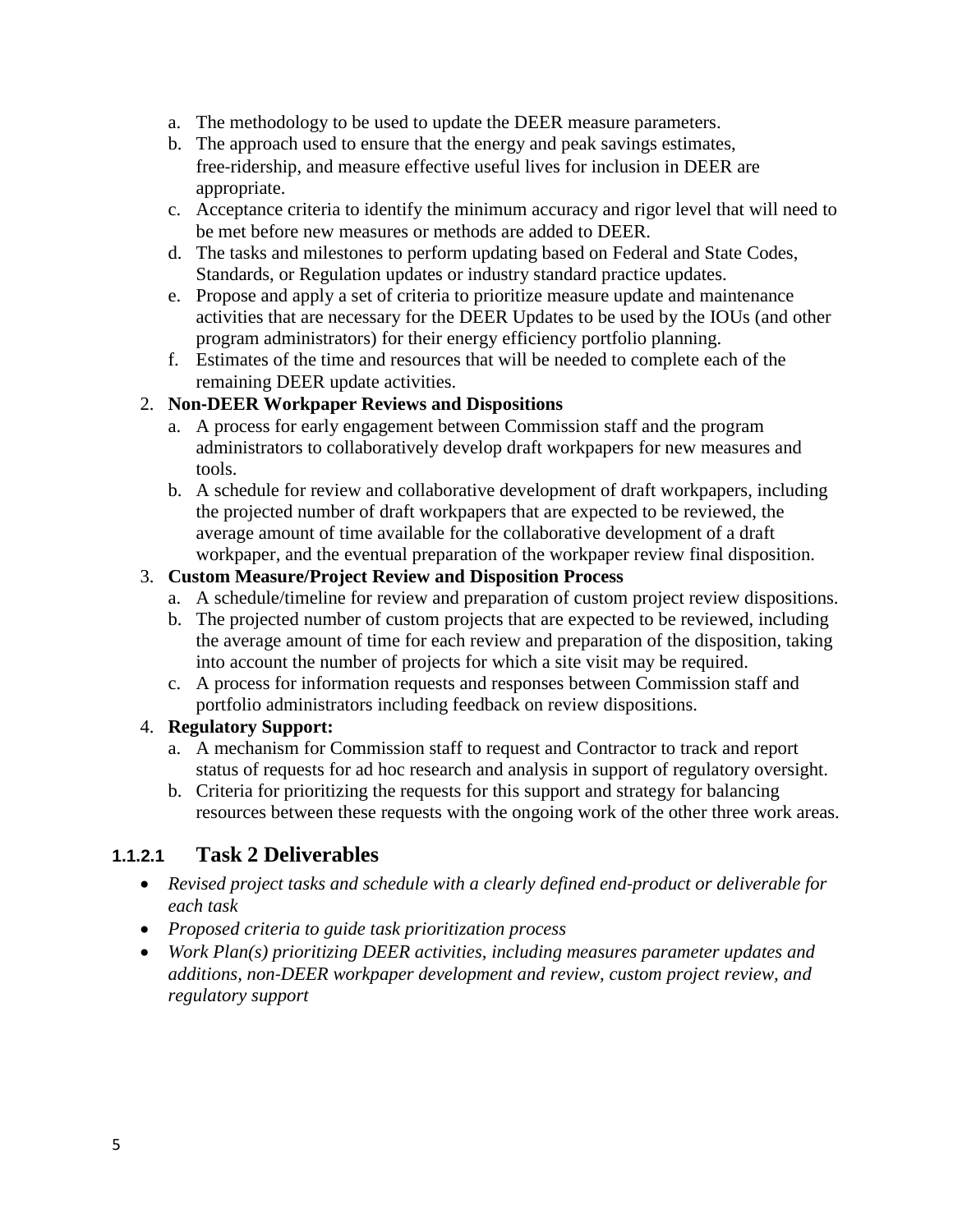#### **1.1.3 Task 3: Coordinate regularly scheduled project management meetings**

The Contractor project manager will conduct regular project coordination and guidance meetings with team members as needed. These meeting may often include Commission staff responsible for one or more work area projects. These meetings will provide a venue to discuss specific work area activity status and issues including:

- Check on work area status to ensure each work area is on target to meet project schedules;
- Provide coordination and communication between the activities within a work areas;
- Discuss and resolve issues related to work area activities.

The project manager will conduct regular project status update meeting between Commission staff and the Contractor. These meetings will provide a venue to discuss the overall project activity status and issues including:

- Update Commission staff on status of ex ante team work;
- Identify and discuss issues that have arisen in project activities that require escalation to Commission staff and management;
- Coordination and/or redistribution of work among the contractors team;
- Discuss and resolve administrative and contractual matters:
- Plan coordination with other CPUC evaluation, measurement, & verification activities; and
- Coordinate interactions between program administrators, the Contractor ex ante team, and Commission staff and management.

These meetings will be scheduled at regular intervals as agreed between the Contractor and the Commission staff project manager(s). These meetings are expected to be at least monthly but will potentially be more frequent during times of key project milestones and key CPUC energy efficiency proceeding activities. Depending upon the topics to be covered, the Contractor and Commission staff attendance may vary. Key JJH staff will be readily available to attend regular meetings in-person, as directed by Commission Staff. Webcasts will be supported by written and electronic work products as needed. The Contractor will prepare and circulate an agenda one business day prior to each meeting and will deliver (via e-mail) a written meeting summary within two days of the meeting. Meeting minutes will include a list of participants, areas of discussion and key points made, and action-item assignments.

The Contractor will produce monthly reports that meet requirements developed in collaboration with Commission staff work area leads as well as the Commission staff project manager. The Contractor will produce monthly invoices that meet CPUC and Commission staff requirement.

## **1.1.3.1 Task 3 Deliverables**

 *Regularly scheduled project status meetings with Commission staff with prepared agendas*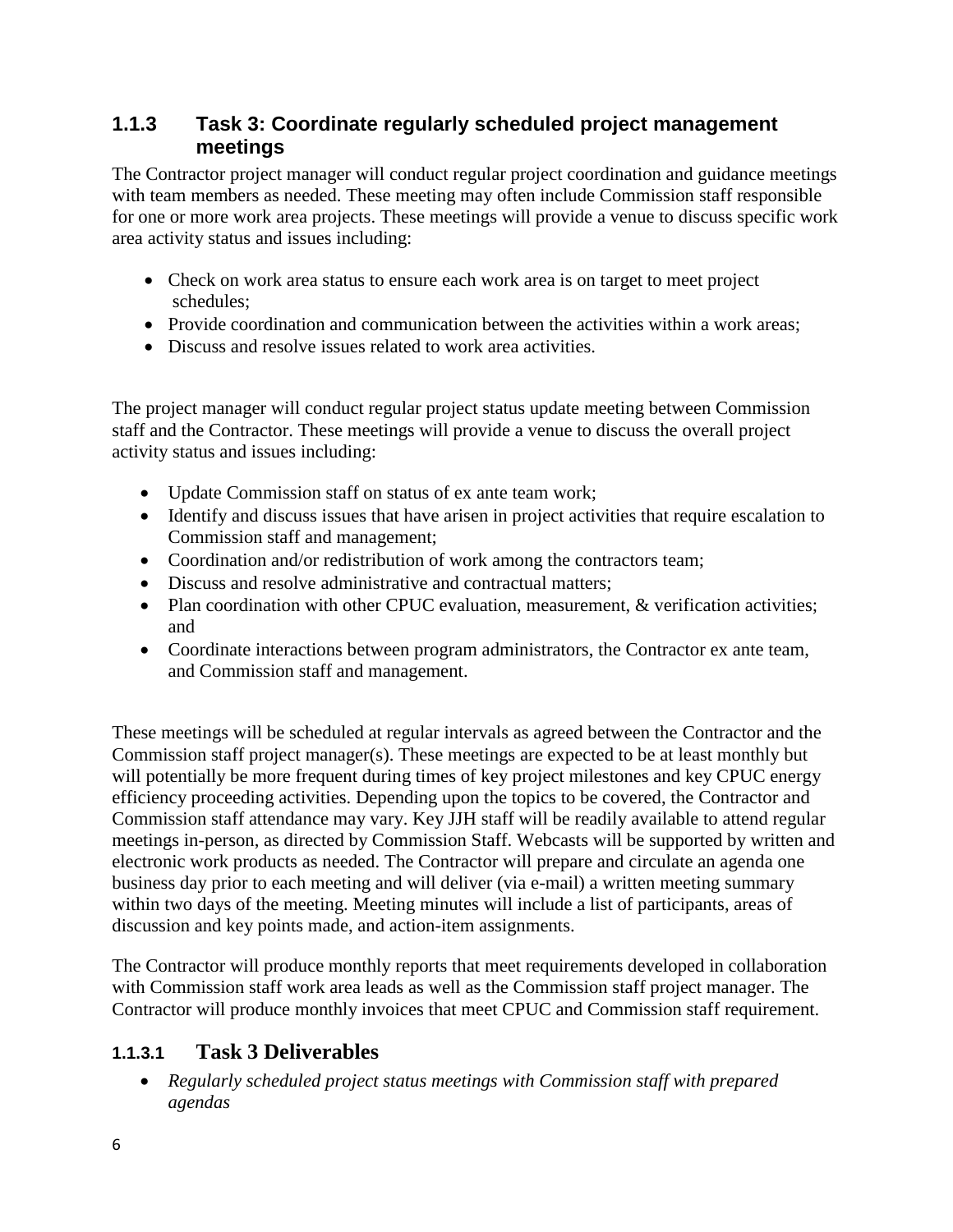- *Preparation materials for project status meetings, as needed*
- *Prepared notes from project status meetings*
- *Prepare monthly reports and invoices*

#### **1.1.4 Task 4: Develop and implement a stakeholder engagement process**

Establishing and maintaining good stakeholder relationships requires an investment for both project staff and Commission staff. This investment comes through both formal and information interactions. The formal interactions happen via scheduled public workshops and meetings. The less formal interactions happen via more private meetings, call and emails. But the cost, in terms of time and money, of these activities must be acknowledged and planned.

The Contractor will develop a plan for stakeholder engagement that will operate in a broad environment which consists of three primary constituents:

- » The first constituent is the CPUC including its Energy Division (ED) staff and management which has the responsibility for implementing effective energy policy through accurate ex ante and ex post planning and accounting procedures.
- » The second constituent is the direct stakeholder community. This constituency is broad and is typically associated with entities who are involved in energy efficiency program design and implementation. Historically, program design and implementation has been associated primarily with the IOUs, but recent decisions have expanded these constituents to include regional energy networks (RENs), community choice aggregators (CCAs) and third parties (3Ps) who implement energy efficiency programs. Publically-Owned-Utilities (POUs) also construct their portfolios largely based on the CPUC-adopted methods and values.
- » The third constituent is the energy efficiency marketplace, which is in effect another stakeholder with only indirect participation in CPUC proceedings. This marketplace is constantly transforming through the adoption of new codes and standards, a continuous stream of new technologies and constantly evolving standard practices.

For the overall ex ante activity to be successful in moving CPUC energy efficiency policy forward, the management activities of this project must also address the concerns of the two external stakeholder constituent groups described above. To accomplish this objective, the Contractor will develop and implement a stakeholder engagement process for work areas 1, 2 and 3. These plans will detail how stakeholders will be provided adequate opportunity to engage Commission staff and their contractors in an open manner regarding the work performed under this contract.

The DEER update plans, the methods and assumptions used for the updates, and any new requirements these updates will place on the portfolio administrators must be communicated well in advance with ample opportunity for all stakeholders to provide comments and suggestions during the formative process. The Contractor will implement more frequent and earlier stakeholder interactions while still maintaining the CPUC proceeding timetable and formal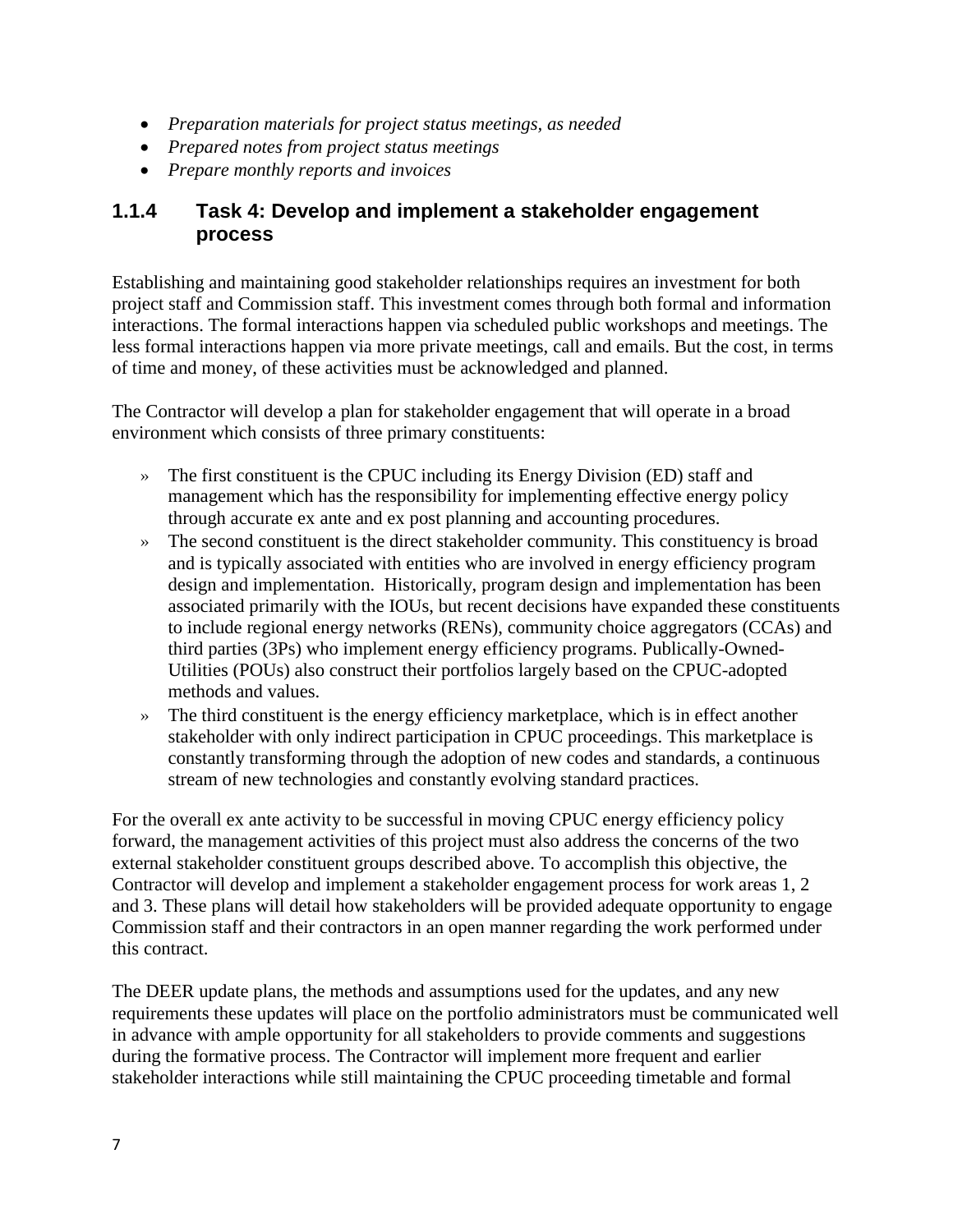adoption process. The Contractor will work with Commission staff, with input from stakeholders, to develop and implement improvements to the DEER stakeholder input process.

The Contractor will develop a stakeholder engagement plan for the non-DEER workpaper and custom project review processes that addresses the need for a wider stakeholder engagement process that provides more transparency and opportunity for input and commenting to the activity on an ongoing basis. This engagement can happen via a combination of regular public posting of review disposition summaries, providing guidance on technical and policy aspects, as well as holding regular stakeholder informational meetings and workshops to discuss possible process improvements.

## **1.1.4.1 Task 4 Deliverables**

- *Develop and execute a stakeholder engagement plan for work areas 1‐3*
- *Two to three public workshops, with subsequent topic‐specific meetings, to provide input at the beginning, middle and close of the DEER update process*
- *Guidance to program administrators regarding the standards expected for non‐DEER workpapers and custom project submissions*

# *1.2 Work Area 1 – DEER Values Updates*

The Contractor will meet the objectives and complete tasks related to Work Area 1 noted in the RFP. Specifically, the major objectives and tasks for Work Area 1 are:

Objectives for Work Area 1:

- $\bullet$  A version of DEER for use in 2015+ energy efficiency portfolio planning incorporating the latest evaluation and research results available.
- A mid-cycle DEER update for the  $2015+$  cycle that reflects applicable new federal and state codes.
- $\bullet$  A version of DEER for use in the post 2015 + cycle energy efficiency portfolio planning incorporating the latest evaluation and research results available.

Tasks for Work Area 1:

- Task 1: DEER Update Plan
- Task 2: Coordinate with program impact evaluation contractors
- Task 3: Documentation and Public Meetings
- Task 4: Review of 2010–2012 and Other Latest Information/Data Available Savings Calculation and Models
- Task 5: Database & Website Maintenance and DEER Help Desk

## **1.2.1 Task 1: DEER Update Plan**

Since there are multiple DEER updates planned over this contract period and since there are limited resources available to address all needs at any one release, it is essential that a longer term DEER update plan be produced.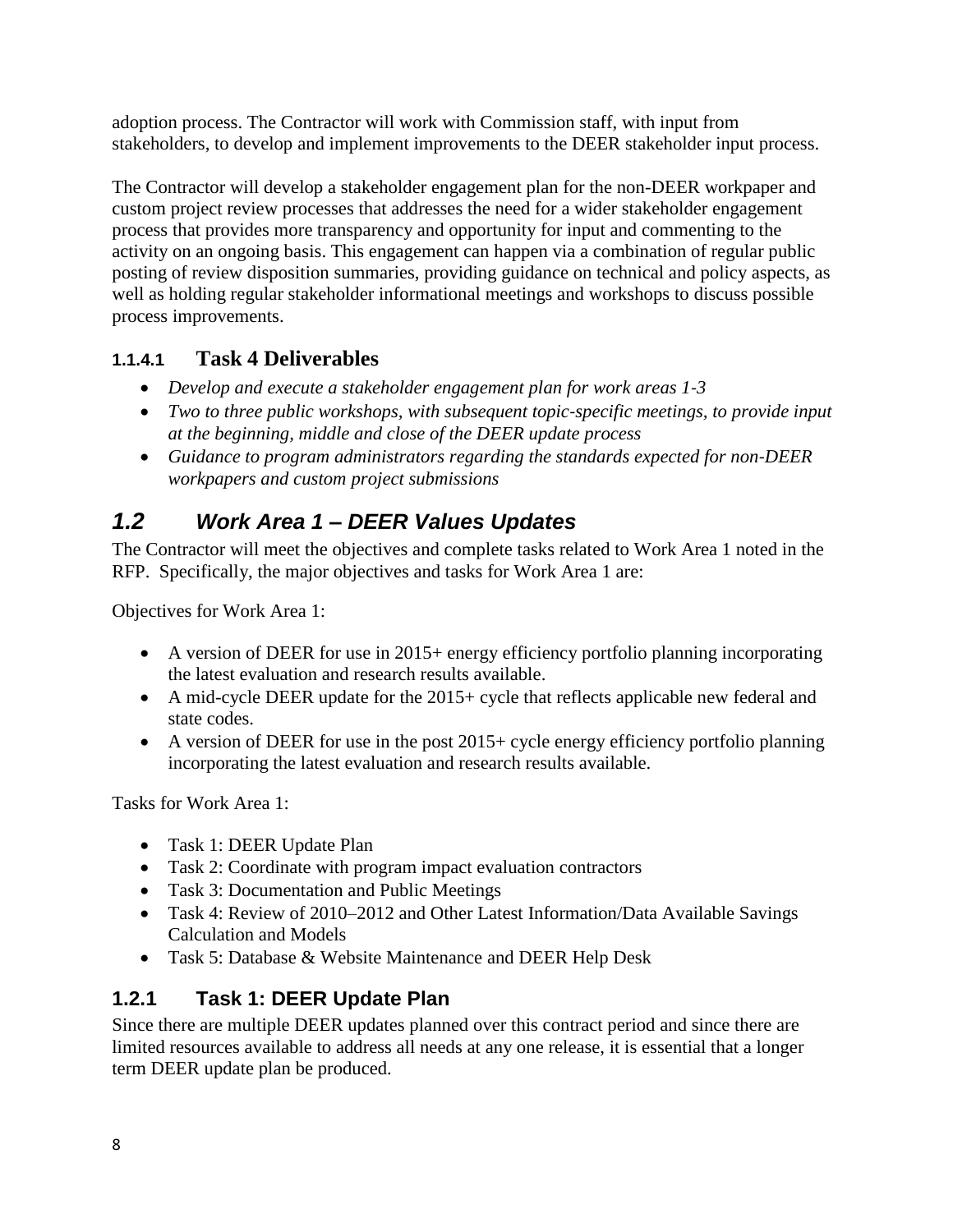The Contractor will develop a long-term DEER Update Plan which augments the overall Work Plan. This plan will consider the need for regular updates to address CS&R changes as well as the expected availability of additional evaluation and other research results. The plan will also balance the various updating needs with the available resource and provide Commission staff with a reasonable and viable plan of action over several EE cycles. This plan will augment the overall Work Plan (Task 2 of the Project Management and Stakeholder Communications work area), as many of the issues that this long-term plan will also need to be addressed in the Work Plan for this contract activity. The Update plan will address the primary issues facing each DEER update including providing:

- Guidelines for prioritization among elements of the each DEER update.
- Process for identification of Federal and State Codes, Standards, and Regulation updates which must be reflected into DEER assumptions and methods.
- Process for identification, review and analysis of recent evaluation and research information which is appropriate for use in updating DEER including guidelines for acceptance criteria for data to be used in DEER update process.
- Guidelines for the prioritization criteria for inclusion/update of measures and measure parameters.
- Guidelines for the selection of methodologies to be used in future DEER updates.
- Guidelines for DEER release contents including data, tools, documentation and support.

The DEER Update Plan will be a living document that will be itself be updated to reflect changing Commission priorities and needs.

The values contained within the DEER that require regular review and update and that will be addressed in the Work Plan are described below:

- **Annual Unit Energy Savings (UES)** include kWh, kW and therm impacts. These savings values are calculated as the baseline performance value minus the measure performance value.
- **Measure impact shapes** are used to distribute the annual kWh and therm impacts across months, days and hours such that the Commission-adopted avoided costs can be applied to provide a dollar benefit value for the annual savings.
- **Effective useful Life (EUL)** of newly installed measures and **Remaining Useful Life (RUL)** of existing conditions or currently installed measures are used to calculate lifetime savings, benefits and costs from the annual values.

There have been no impact evaluation EUL studies undertaken as part of the CPUC EM&V activities in recent years. However there is other work that may be applicable and allow updating EULs. The Contractor will undertake a search for all relevant studies; perform a review and analysis of those studies to provide recommended value changes in EULs when appropriate.

• **Net-To-Gross (NTG)** values, expressed as the ratio of net expected savings to gross expected savings, are applied to the gross savings to remove the fraction of participants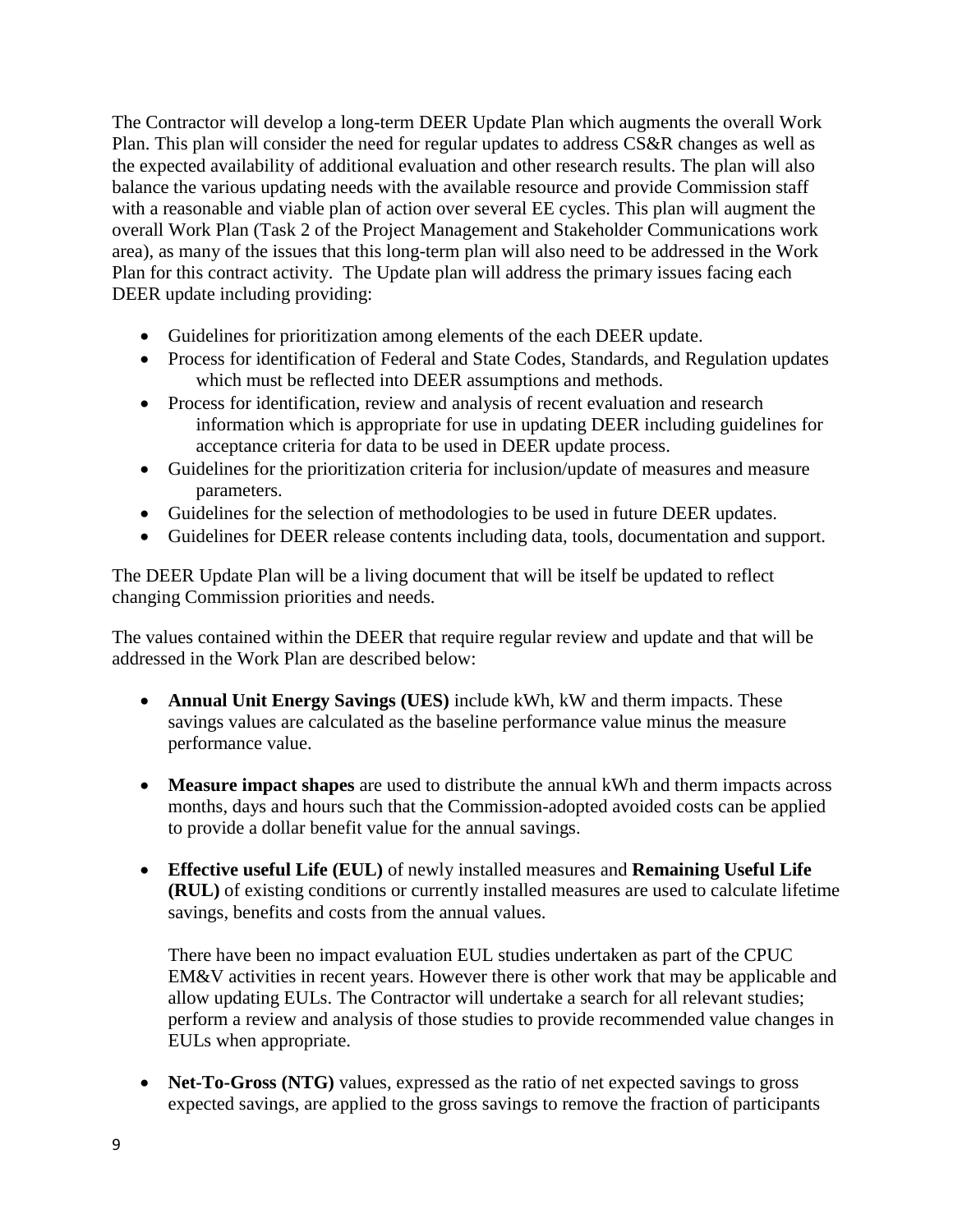would have taken the action without the program as well as add in those who did not participate in the program but were influenced by the program to take an action.

 **Measures costs** are used along with program costs (both incentive and non-incentive) to establish overall measure cost-effectiveness. Work related to this parameter will utilize the results of the most recent measure cost study and not undertake a parallel measure cost activity. It is expected that the 2015+ cycle evaluation activity will also undertake a measure cost update that this project will utilize. If that does not happen and the Commission project manager agrees, the Contractor will reassess the measure cost update needs and project resource availability and make appropriate recommendations

## **1.2.1.1 Task 1 Deliverables**

 *The DEER Update initial draft will be produced in 2014. The DEER Update Plan will be a living document which will be updated during the planning stages for each DEER release or as needed to reflect current Commission priorities and needs.*

## **1.2.2 Task 2: Coordinate with program impact evaluation contractors**

The Contractor will work with the evaluation teams to review sampling specifications as well as monitoring methods and strategy (including duration) that will result in data which meets the DEER needs.

This Contractor will provide input to the EM&V planning activity to help ensure that DEER needs, including those related to producing reliable hourly (8760) measure load shapes, are met over time. The team must fill this important bridge role between the ex ante and impact evaluation activities to assist Commission staff in ensuring the data needed to improve the accuracy of both the portfolio energy savings and cost-effectiveness is available.

## **1.2.2.1 Task 2 Deliverables**

 *The contractor will produce a prioritized list of measures and measure parameters identifying those which are most in need of data to support the update of assumptions and methods.*

## **1.2.3 Task3: Documentation and Public Meetings**

The Contractor will develop a draft plan for the incremental release of proposed DEER update materials including presentations in workshops and other meetings. These incremental releases will be scheduled based upon the direction from the PM. It is expected that these incremental releases will be topic oriented to cover either proposed general methodology updates or proposed methods and assumptions to be used to update specific measures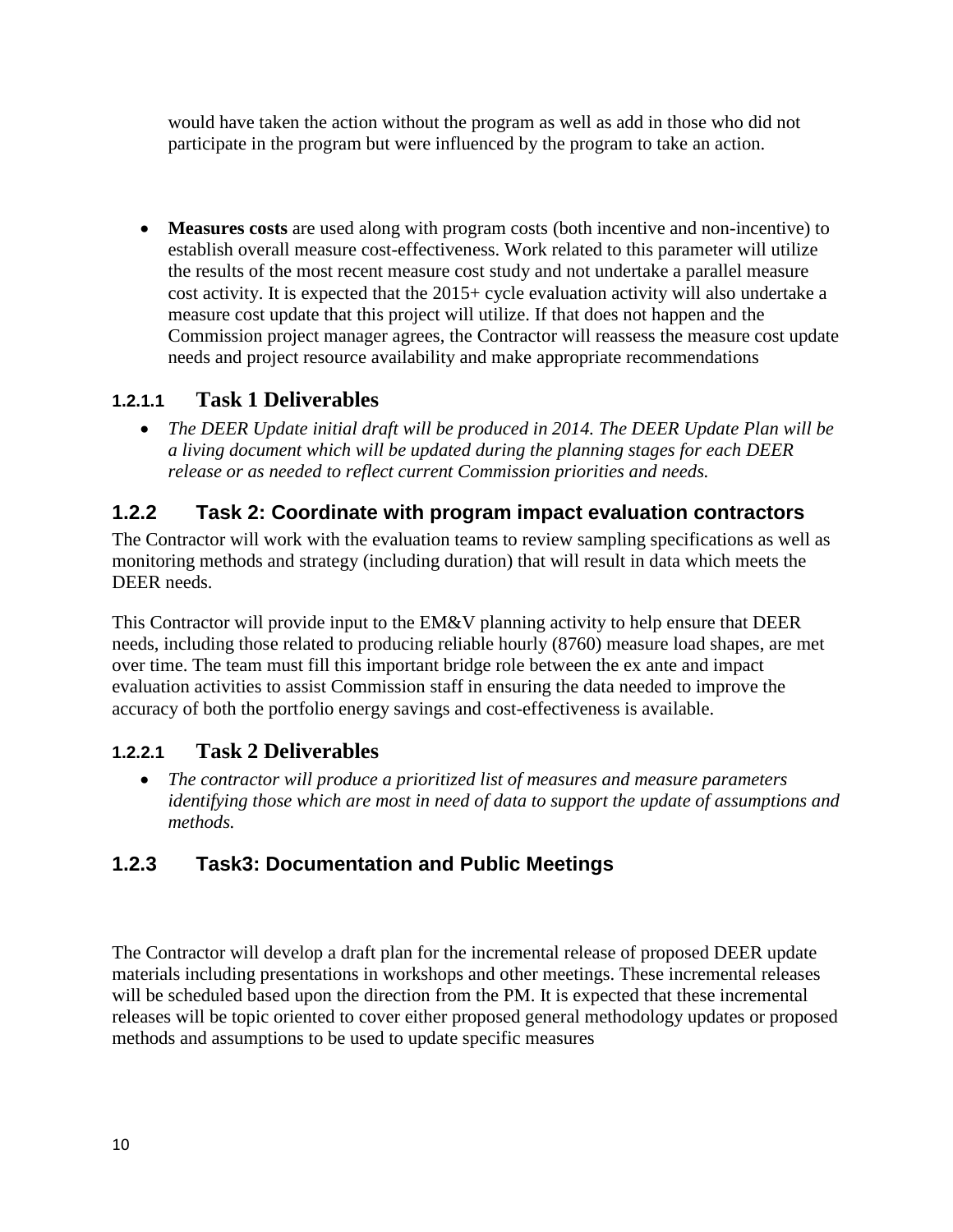#### **1.2.3.1 Task 3 Deliverables**

- *Incremental documentation and presentation materials on proposed methods and assumptions changes for each DEER Update.*
- *Presentation of the proposed DEER changes and updates in stakeholders' workshops and meetings.*
- *Notes on the details of the discussion topics and issues brought up at stakeholders' workshops and meetings.*
- *Final documentation of DEER Updates including any changes as a result of public comments.*

#### **1.2.4 Task 4: Review of 2010–2012 and Other Latest Information/Data Available Savings Calculation and Models**

## **1.2.4.1 Review Savings Calculations Methods and Approaches**

This task, while described as a "review" in the RFP task title, also includes the activities involved with producing updated DEER versions. The Contractor will review 2010-12 and other latest information and data available to update savings calculations and models. Information to be reviewed includes updates to federal and state codes, standards, and regulations; CPUC EM&V reports and results; and other relevant research.

## **1.2.4.2 Access to DEER Values**

The team will review the DEER interface (READI) and solicit input from stakeholders and third parties on ways to improve the interface. The team will balance the benefits of a consistent delivery mechanism with the need for specific improvements or additions to the interface.

## **1.2.4.3 Task 4 Deliverables**

- *The schedule for DEER Updates is adopted by and pending Commission scheduled rulings, the contractor will work with the ED project manager on deliverable deadlines pending scheduled ruling decisions.*
- The DEER Update plan (Task 2.A described in Task 2 *Project Work Plan and Priority [Analysis\)](#page-3-0) will include detailed descriptions of the methodological and technical issues pertinent to the issues discussed in this task.*
- *All DEER updates will be delivered in a format as consistent and readily-usable as possible. The aim is to allow the utilities to utilize the updated data within their existing processes in a manner that does not impose additional translation work.*

## **1.2.5 Task 5: Database & Website Maintenance and DEER Help Desk**

## **1.2.5.1 Maintenance and Support**

All of the current database and web tools used for delivering the DEER data were created by JJH team members. The Contractor will continue to develop and maintain all DEER databases, web database services, web sites, documentation, and analysis tools for the term of the contract.

The JJH DEER team will provide users assistance and support regarding the use of DEER in the planning and implementation activities of the EE portfolios for which the CPUC has oversight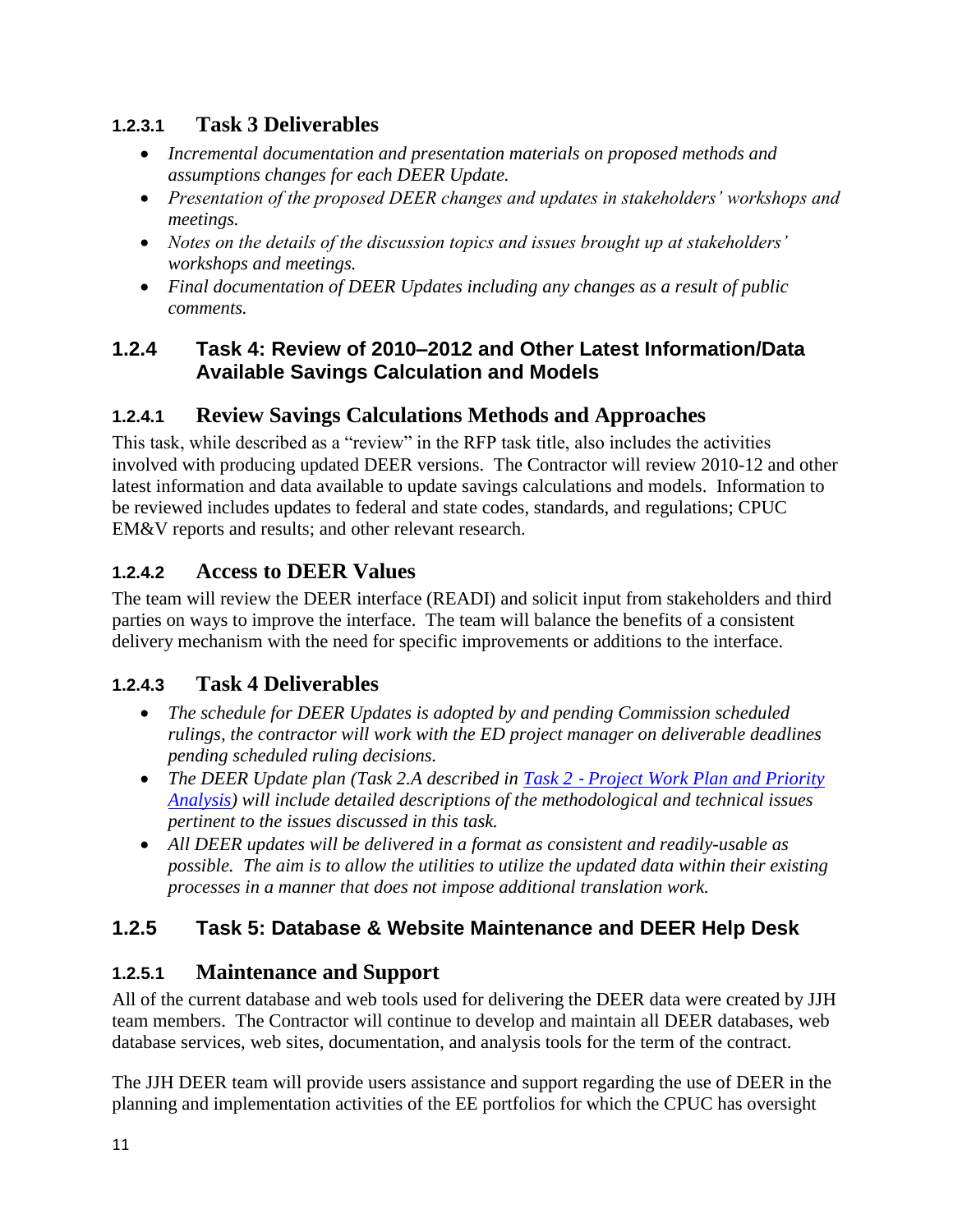responsibilities. For these users the Contractor will provide support to assist users with accessing any portions of DEER data, documentation and tools as well as provide technical support on DEER measure values and will be available to provide email and phone assistance. The Contractors will provide support for other uses of DEER at the request of the PM. The Contractor will keep records of all assistance provided to DEER users.

The "READIhelp" email address, which has fielded nearly 200 inquiries over the past year, will be maintained and will continue to provide a quick and dependable response to all DEER related issues.

## *1.3 Work Area 2: Non-DEER Work paper Reviews and Dispositions*

#### **1.3.1 Task 1: Selection of draft workpapers for collaborative development**

The Contractor will review each program administrator's monthly submission of workpaper development projects. The team will utilize a variety of sources to identify the potential for workpapers to represent a high portfolio contribution or important technologies, including:

- 1. Direct input from the authoring utility or program administrator.
- 2. Expected contributions of similar measures included in compliance E3 filings and program implementation plans (PIPs).
- 3. Potential for increased growth in portfolio contribution based on current Commission direction for policy focus (for example, Commission direction to focus on existing home upgrades, maintenance and retro-commissioning of existing HVAC systems, or increasing retail sales of energy-efficient technologies such as integral LED lamps or Energy Star consumer electronics)
- 4. Claims from current or previous cycles for similar technologies.
- 5. The potential for new ex ante methods to develop out of the collaboration process, and where these new methods may proliferate across a broad range of future methods and have a farreaching impact on the establishment of future ex ante values. For example, the development of a new, non-DEER building type for a specific measure may then be used in the future for many more technologies and measures and potentially impact ex ante values for an everincreasing number of measures and portions of a portfolio.
- 6. Per D.12-05-015, emerging and complex technologies would also be good candidates for the collaborative work paper development process

Commencement of the new contract provides the opportunity to enhance the current process. The Contractor will conduct an initial collaboration meeting to introduce new consultant staff to the IOUs and to present a preliminary analysis of potential area of collaboration established following the steps described above. The team will also provide written recommendations to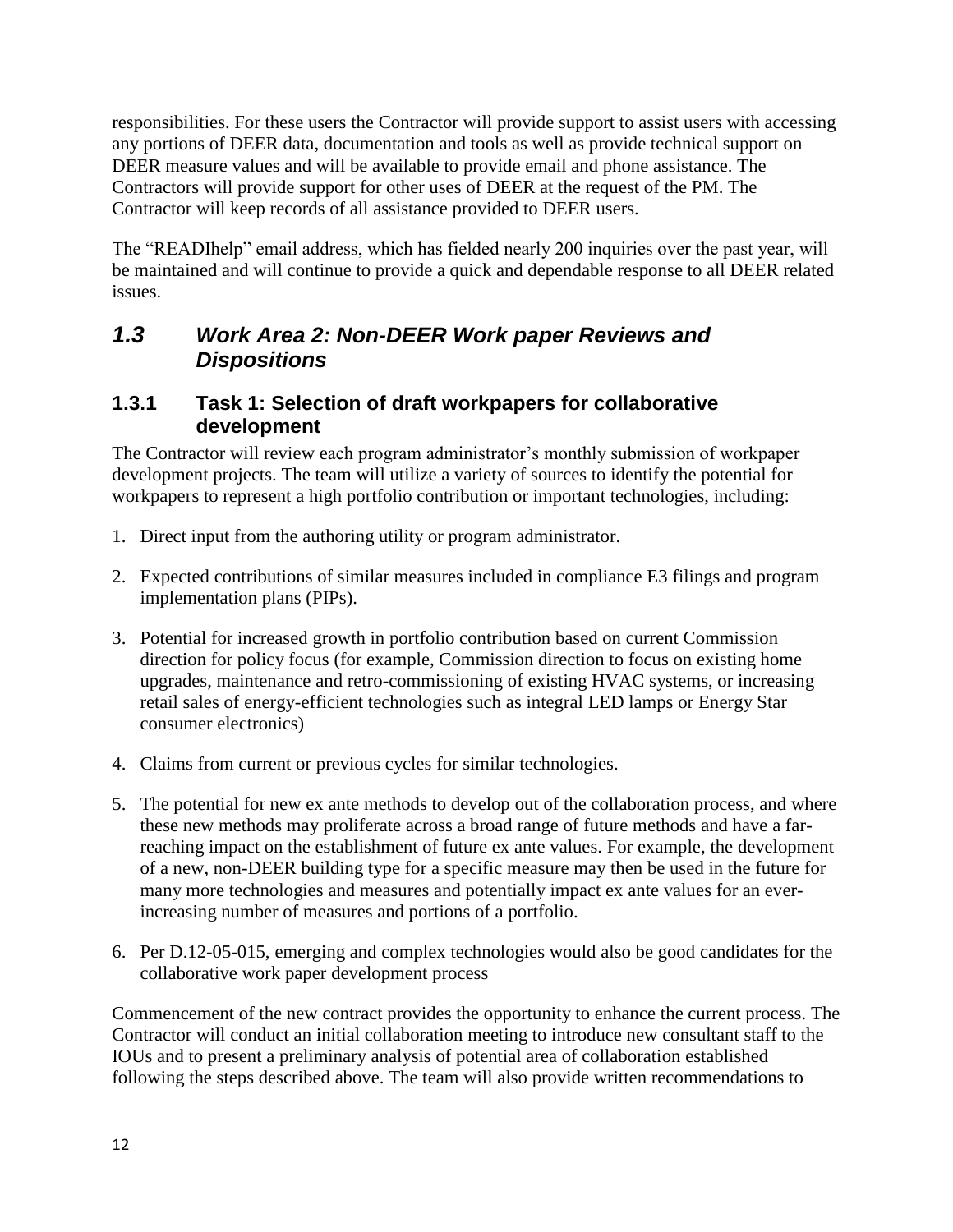Commission staff for workpapers to be developed through collaboration. Supporting analysis will be included with each recommendation.

## **1.3.1.1 Task 1 Deliverable**

 *As needed, written recommendations to Commission staff regarding whether there is a need to collaboratively develop a draft workpaper with the program administrator.*

#### **1.3.2 Task 2: Collaboratively develop draft workpapers with program administrators**

The Contractor will collaborate with program administrators on workpaper development activities. One potential forum to identify additional research needs and collaboratively develop workpapers is the California Technical Forum (CTF) proposed by PG&E and NRDC. PG&E and NRDC have proposed the CTF as modeled after the Northwest Regional Technical Forum, adapted to suit the needs of non-DEER workpaper development. The format and operational plan of the California Technical Forum is still under development; however, it is expected that the Contractor will play a significant role to ensure that any proposed non-DEER workpapers from the Forum meet Commission standards.

In relation to Task 2, all collaborative workpaper content will be shared with the Workpaper Project Archive (WPA) at www.deeresources.info. Project spaces will be set up for each workpaper project. With appropriate user privileges, team users can read and edit the project space content real-time, and the work paper system tracks activity in the space, including date, time, and user credentials. In order to facilitate a more transparent collaborative and review process, we will assign staff resources with the specific responsibility of keeping meeting and phone call notes and ensuring all development activities are recorded at WPA.

## **1.3.2.1 Task 2 Deliverable**

- *Records of workpapers Commission staff developed in collaboration with the program administrators including written comments/feedback to the program administrators on the assumptions and methodologies used to develop the measure parameters estimates.*
- *Records of Commission staff participation in the California Technical Forum, provided that the Forum is formed and operational, including written comments/feedback to the Forum on the assumptions and methodologies used to develop workpapers and measure parameter estimates.*

## **1.3.3 Task 3: Review of non-DEER workpapers**

For workpapers that have been developed through collaboration, the review process would ideally be incorporated into the collaboration. Commission staff would have the opportunity to provide review incrementally as the development of the workpaper progresses.

All workpaper reviews are covered by D12-05-015, which includes provisions for workpapers submitted with the 2013-2014 applications (Phase 1 workpapers) as well as those submitted midcycle (Phase 2 workpapers). Any Phase 1 workpapers that are reviewed and approved as part of the initial application review will be frozen for the entire cycle. All others will be given a status of "interim approval" and Commission staff may review any of these workpapers in the future and apply adjustments on a prospective basis.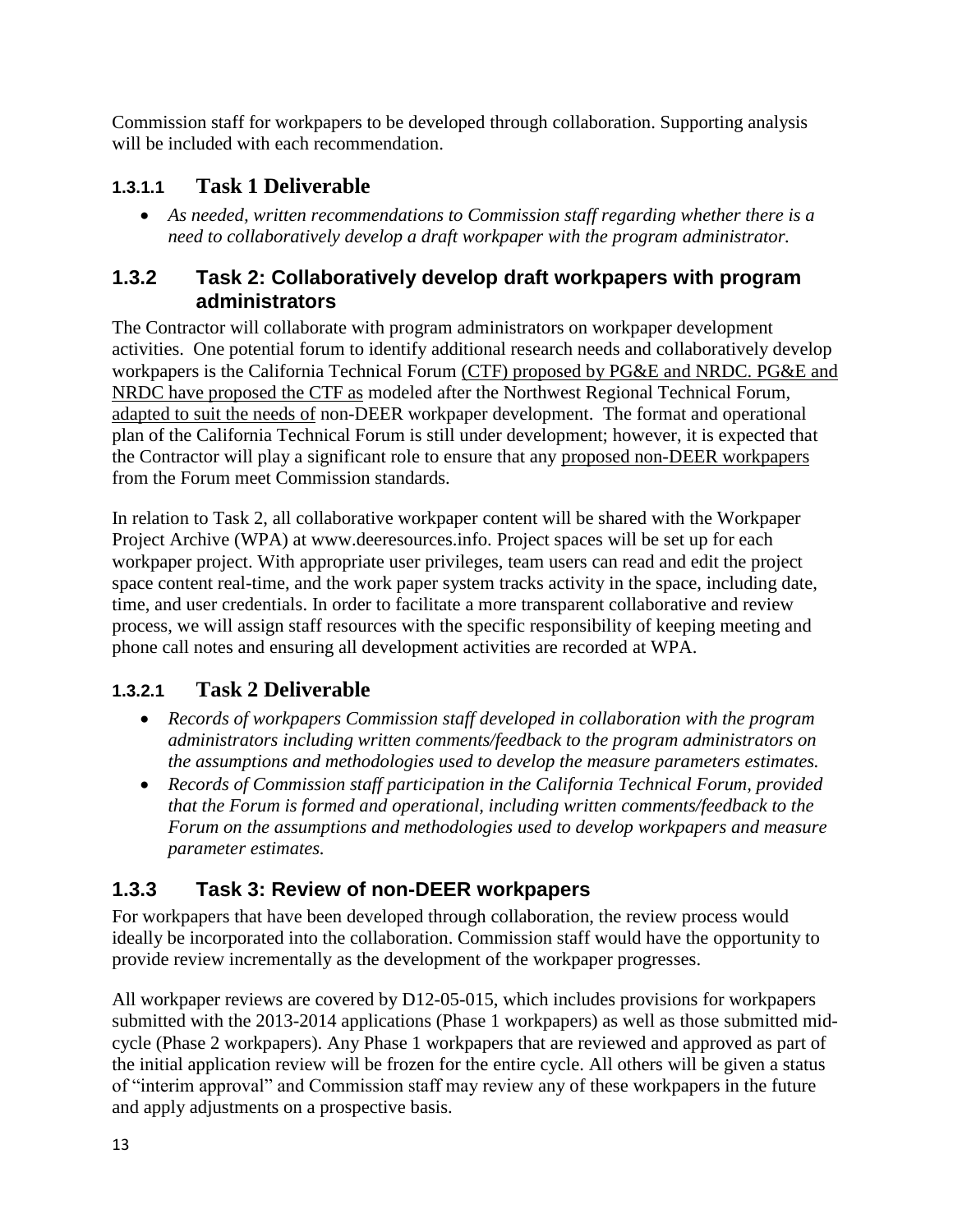The Contractor will review all workpapers submitted in accordance with D12-05-015. Recommendations for workpapers will be provided in a more formal disposition document as discussed in the decision. If measure parameters cannot be resolved after a single meeting with utilities, D12-05-015 provides for a biannual dispute resolution process via Commission decision.

The Contractor will enhance the interface of the Workpaper Project Archive (WPA) at the deeresources.info website so that users can view a workpaper or group of workpapers and be able to more easily identify or access related information such as the workpaper file, revisions and other related documents and other information such as its review status.

While the exact scope beyond the 2013-2014 cycle will be subject to future Commission decisions and ALJ rulings, there are likely to be the following categories of workpaper review:

- 1. Mid-cycle review of workpapers for the 2013-2014 cycle: These may include Phase 1 workpapers that were not reviewed as part of the initial application review. Mid-cycle review will consider any new evaluation results as they become available. These results may impact the disposition of Phase 1 workpapers that have been given "interim approval," as well as workpapers submitted mid-cycle. 2013-2014 workpaper reviews will be conducted according to D12-05-015, which requires:
	- a. Staff-recommended revisions to parameter values within 25 days of receipt of a workpaper.
	- b. Single meeting with the submitting program administrator for the purposes of resolving disagreements over recommended revisions to parameter values.
	- c. Every six months, preparation of a dispute resolution packet covering all unresolved workpapers, for review and action by the Commission. The packet will include draft resolutions for any workpapers remaining in dispute along with staff-recommended parameter adjustments and the rationale for those adjustments.
- 2. Review of workpapers submitted with program administrator applications covering the program cycle beginning in 2015 (Phase 1 workpapers for 2015): For 2015, we expect significant new evaluation results will be available that can be applied to establishing new ex ante values. Consistent with D09-09-047 and D11-07-030, review of workpapers should consider any of these new evaluation results.

In addition to ensuring that the work paper reviews are delivered to meet stakeholder needs, the Contractor will develop and update QA/QC guidelines to facilitate the following objectives:

- Support the development of protocols that will ensure the quality of future work paper updates
- Ensure the quality, accuracy, and consistency of ex ante values provided with workpapers to that they can easily be merged with the existing database of ex ante values
- Provide clear documentation of database development efforts, covered under Work Area 4, so that future updates are replicable in a consistent manner.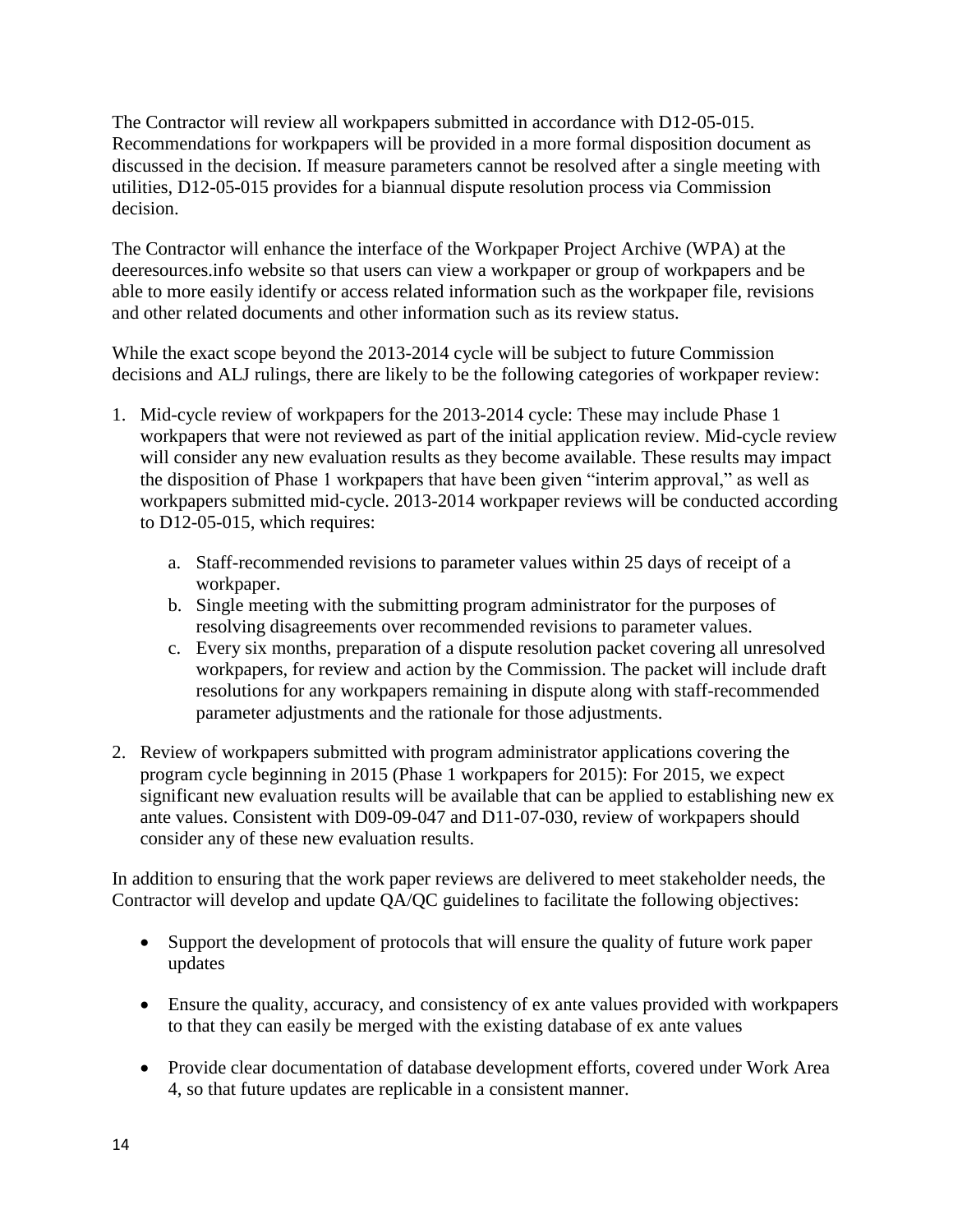Additional contract staff will be applied to assist the workpaper project manager in identifying bottlenecks, establishing priorities, adding additional staff resources and keeping the WPA up-todate with the most recent transactions of all workpapers.

## **1.3.3.1 Task 3 Deliverable**

- *Electronic dataset of all workpapers that the program administrators have submitted for review with the review status and Commission staff review disposition.*
- *QA/QC guidelines to support workpaper review*

## **1.3.4 Task 4: Work paper review summaries and recommendations**

The Contractor will provide workpaper review summaries, recommendations and meeting notes on a regular basis. Recommendations and meeting notes will be maintained in a private online location, such as private folders on the Workpaper Project Archive, until approval by Commission staff for circulation to the utilities or the public. The team will work with the project manager to develop a standardized format for workpaper review summaries and recommendations.

## **1.3.4.1 Deliverables**

- *Written workpaper review summaries and recommendations to ED's PM.*
- *Notes from meetings discussing workpaper recommendations with the program administrators.*

#### **1.3.5 Task 5: Update and maintain an approved non-DEER measure tracking list**

The Contractor will incorporate approved non-DEER measures into the READI tool. In order to do this, non-DEER measures will need to be classified in a format consistent with the most current READI data structures, including:

- 1. Measure, code baseline/industry standard practice and baseline technology classification
- 2. Unit energy consumption (UEC), effective useful life (EUL) and technology cost
- 3. Net-to-ross (NTG) references
- 4. Delivery mechanism (upstream incentive, downstream rebate, direct install, etc.)
- 5. Measure application type (replace on burnout, early retirement, etc.)

Once workpapers are approved, the technologies, measures and associated ex ante parameters can then be incorporated into the ex ante database and easily accessed using READI.

There will be some overarching review areas where general policy documentation is required. Examples of these areas are HVAC interactive effects for internal gains measures; development of new standardized building types that are different from the DEER building types; and procedures for establishing measure baselines or dual baselines. These general requirements, which come out of more specific workpaper reviews, will be compiled into a central repository such as a project area of the Workpaper Project Archive at [www.deeresources.info.](http://www.deeresources.info/) A summary table will be maintained that catalogs these general requirements as they are developed and placed in the central repository.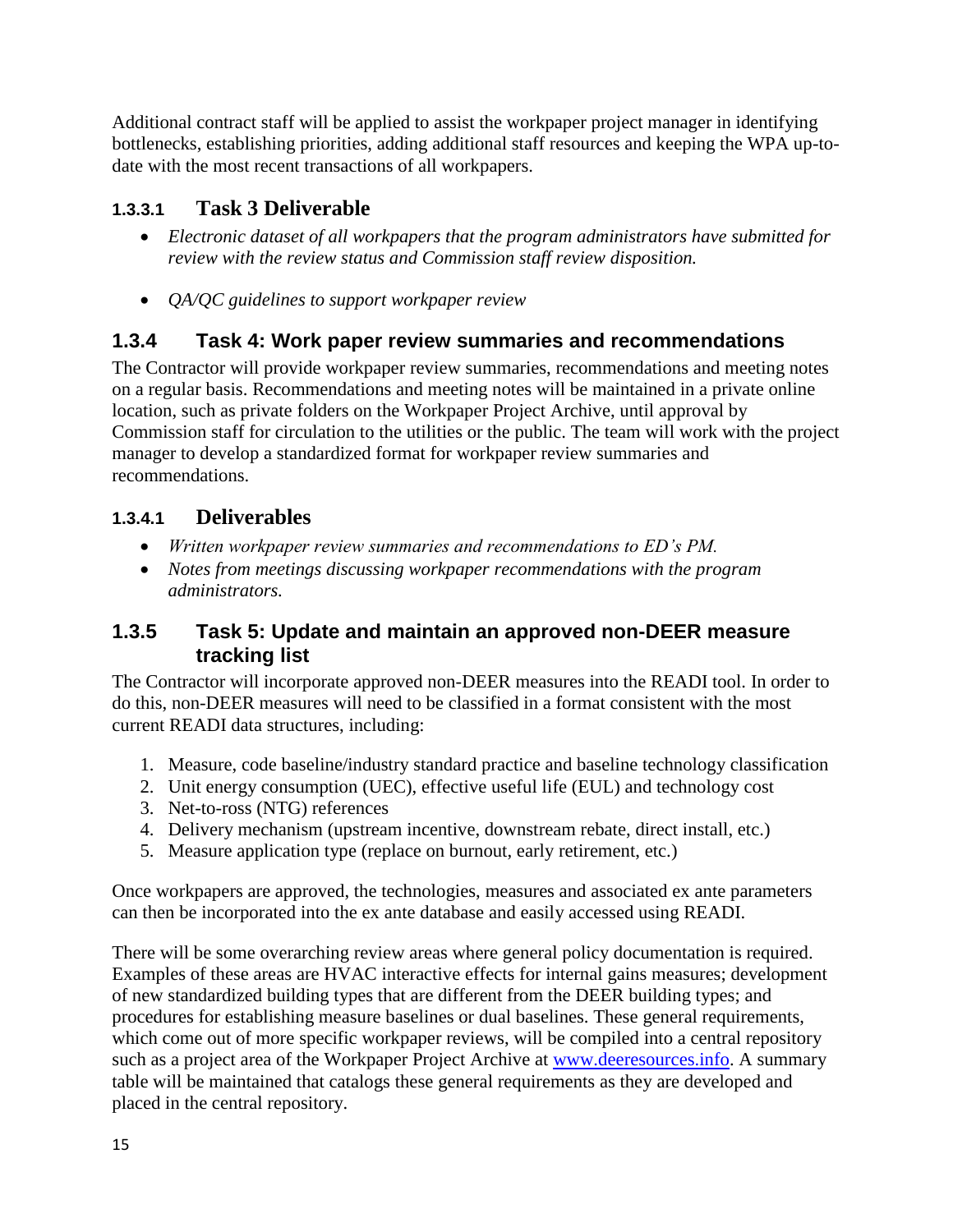The "living document" required in the deliverable description will actually best be delivered with a combination of resources and documentation. If workpaper technologies and measures are properly classified, then previous reviews that cover similar technologies can be accessed via the electronic dataset developed under Task 3. Next, for workpaper review topics that may have broader application to multiple technologies or measure groups, a more general set of documents should be developed. As discussed under Task 3 above, additional contract staff will be applied to assist the workpaper project manager in identifying bottlenecks, establishing priorities, adding additional staff resources and keeping the "living document" current.

## **1.3.5.1 Task 5 Deliverable**

- *Publicly available non*‐*DEER measure list to include measures' parameter values (unit energy savings, effective useful live, costs, etc.).*
- *Living document that establishes expectations for program administrators when developing quality workpapers and lists criteria considered when reviewing non-DEER workpapers*

#### *1.4 Work Area 3: Custom Measure/Project Review and Disposition Process*

As the CPUC notes in the RFP, the objectives of this work area are to:

- Assist Commission staff in the review for reasonableness and appropriateness of the EDselected IOUs' custom measures and projects; and
- Prepare review disposition findings for these selected projects for ED's approval of the projects' ex ante parameter values.

The CPUC expects the selected contractor to:

- Review the custom methodology for appropriateness;
- Conduct field work to perform pre/post install reviews;
- Conduct free-ridership surveys;
- Collect custom projects and measures costs;
- Conduct industry standard practices studies or surveys;
- Recommend ex ante parameters to be frozen for selected projects; and
- Maintain a Web-based custom project document depository and communications tracking system.

The Contractor will develop a three-year guidance plan and a short-term implementation plan for reviews of the bridge period custom projects. The overall guidance plan would set broader expectations that can be refined as program-cycle-specific changes are made and additional guidance decisions are issued by the CPUC. This process is expected to be iterative as the IOUs might agree to make changes in the way they currently provide custom project data to ED, change program policies, and/or seek ED's opinion on voluntary referrals. The project plan is likely to be a living document that would reflect ongoing dialogue with the IOUs and third-party implementers as well as other stakeholders. Such interactions are likely to result in continual improvement in the review process.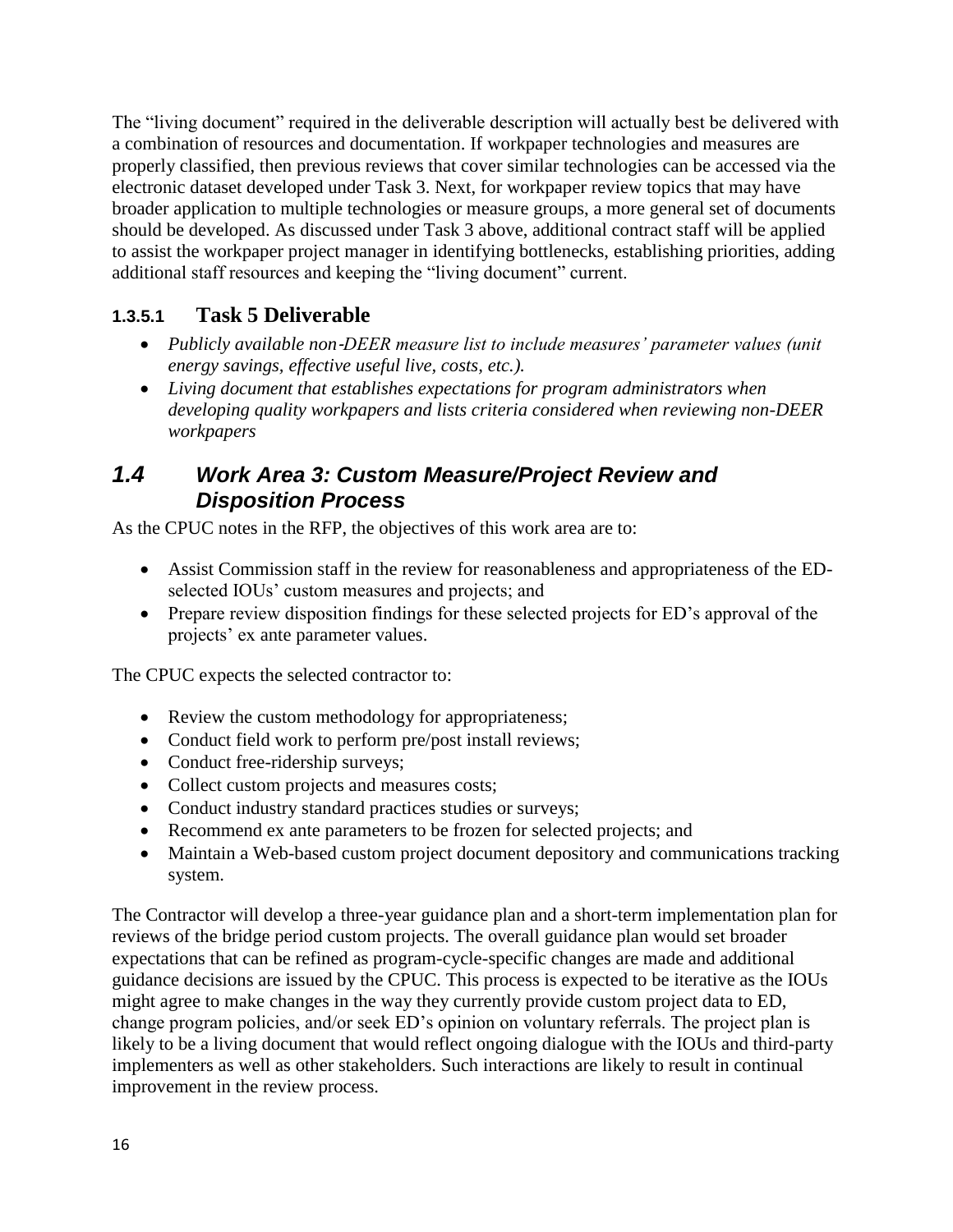The Contractor will describe the following in the overall guidance plan and the near-term plan for the Commission staff project manager's approval. Each of the tasks will be executed as described in the agreed-upon project plan.

- Project management protocols
- Communications protocols with ED, IOUs and other parties
- Coordination with 2013-14 program cycle EM&V research
- Custom project review process flow diagram
- Project-specific and aggregate data maintenance and data reporting requirements and reporting format
- Web site maintenance, enhancement, and data security plan
- Sample selection criteria
- Selection criteria for free-ridership surveys and on-site verification
- Technical approaches and guidance for conducting baseline surveys and free-ridership assessment
- Project-specific reviews scope (full or targeted) and reporting format(s)

#### **1.4.1 Task 1: Selection and review of utility custom measures and projects**

The Contractor will review the IOUs' biweekly-submitted project lists of custom measures and projects and recommend selection to the Commission staff project manager. The sample will be selected using the sampling criteria established in consultation with the Commission staff project manager. The Contractor will sample projects using the random selection approach, supplemented by judgment. Before developing sample selection criteria, the Contractor will conduct a thorough review of the findings from previously reviewed projects as well as the findings from 2010-12 program cycle ex post evaluations of custom projects. These reviews will identify ongoing issues where the IOUs' savings parameters or documentation was consistently found weak.

The recommended sample of projects will be submitted to the Commission staff project manager via email. The Contractor will enhance the existing website [\(www.deeresources.info\)](http://www.deeresources.info/) to build capability to send the project selection notification directly from the Web site to the IOU contact.

When data are received from the IOUs on selected projects, the tracking database — currently being transformed into a Web-based tracking system — will be updated by the Contractor administrator. The availability of new data will be immediately notified through the Website to the Contractor reviewer who can begin a review immediately. The Contractor will pre-assign reviewers based on the industry, technology and modeling expertise. A reviewer assigned to a project will stay with the project through completion; thus, eliminating mid-review changes in the reviewers.

When the reviewer completes project review, written disposition will be uploaded to the Web site and the IOU contact notified of the availability of ED's review. The date of ED's disposition will be the document upload date that will be maintained in the Web-based database.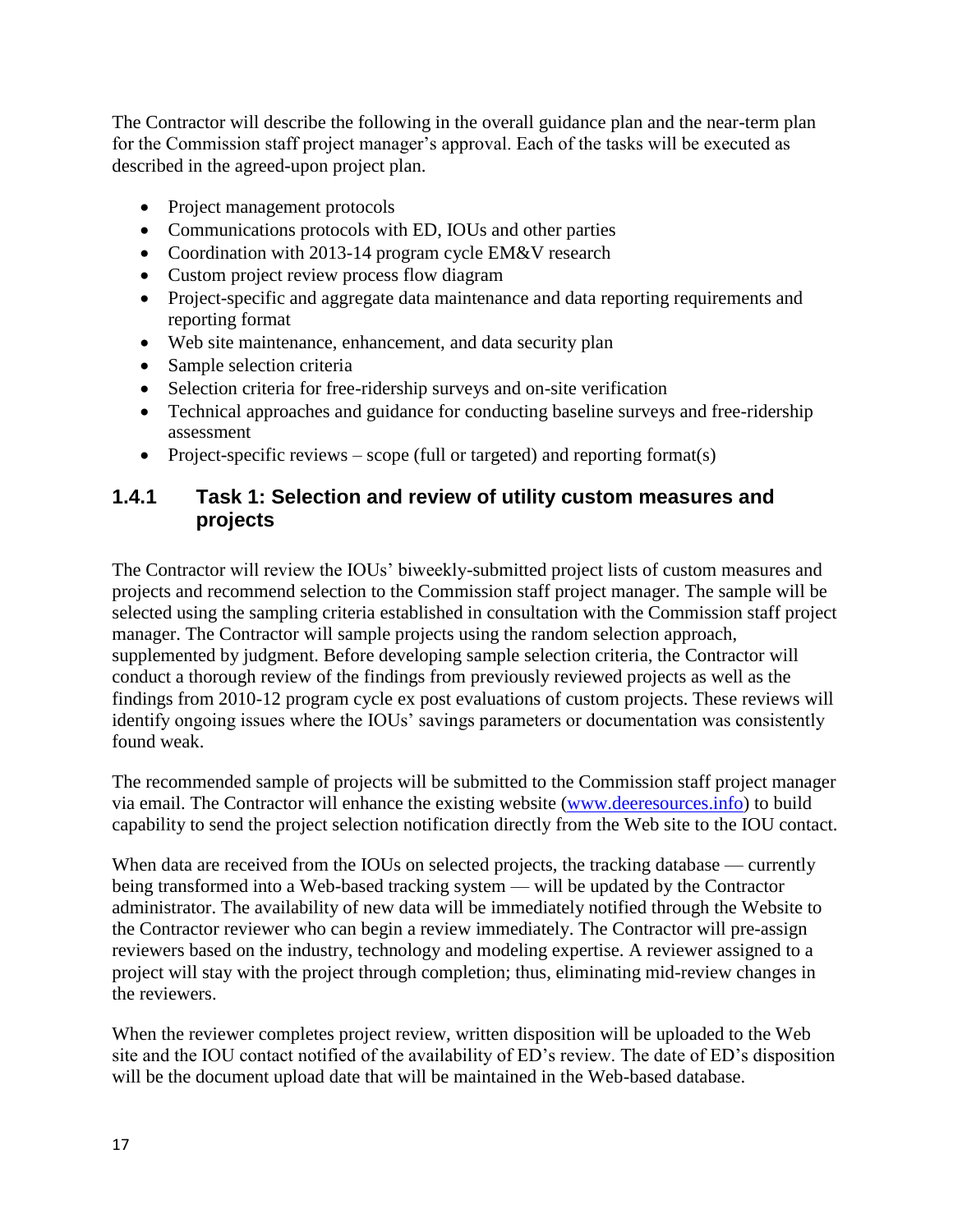If the IOUs do not use a Web-based system, the Contractor will have to fall back to using the existing process in which data uploads and disposition transmission is done through the CPUC's secure FTP server and the EEGA Website. The project review status will be maintained in an Excel™ or MS Access™ format external to the Web site. The Contractor will discuss the following special considerations related to sample selection with Commission staff on an ongoing basis to refine the sample selection strategy and methods.

#### **1.4.1.1 Sample Selection Approach**

The team will discuss ways in which the internal and external coordination processes for custom project review can be changed to allow review of a critical mass of custom projects. The Contractor will discuss sample selection strategies with the CPUC project manager and develop a work plan that would accomplish the objectives of ex ante reviews.

#### **1.4.1.2 Task 1 Deliverable**

• The process described above, if Web-based, will provide real *time status of reviews*; *therefore, a specific deliverable at specific intervals will not be necessary. For a data tracking system maintained outside of the Web-based system, the Contractor will provide weekly status report to Commission staff and the IOUs that can be customized to include parameters of interest to Commission staff and the IOUs.* 

#### **1.4.2 Task 2: Custom measure / project review summaries and recommendations**

The Contractor will conduct reviews for custom projects, measures, and tools that fall into two categories: (1) Comprehensive review of all aspects of a custom project, and (2) a targeted review. A comprehensive review provides findings for all parameters of a custom project measure eligibility, program eligibility, compliance with CPUC policy, baseline selection, code compliance, savings assumptions, fuel switching, modeling method, dual-baseline calculations, EUL/RUL assignment, pre- and or post-installation measurement plans and results, project costs, and likely free-ridership. A targeted review would examine some of these aspects. It would be possible to recommend frozen savings using the comprehensive approach; however, the targeted approach would address key issues without recommending a frozen savings value, in which case, a gross realization rate of 0.9 would apply to savings estimates after all identified issues were addressed.

Targeted reviews will use the desk review method unless Commission staff believes that on-site visits would help improve the accuracy of findings from pre- or post-installation visits. Targeted reviews will be used primarily to address potential major issues that impact the project approval as opposed to savings approval. Such issues could be policy compliance, measure eligibility, program eligibility and baseline selection. Comprehensive reviews are intended to finalize savings parameters for previously approved projects. Therefore, targeted reviews often act as a screen for comprehensive reviews.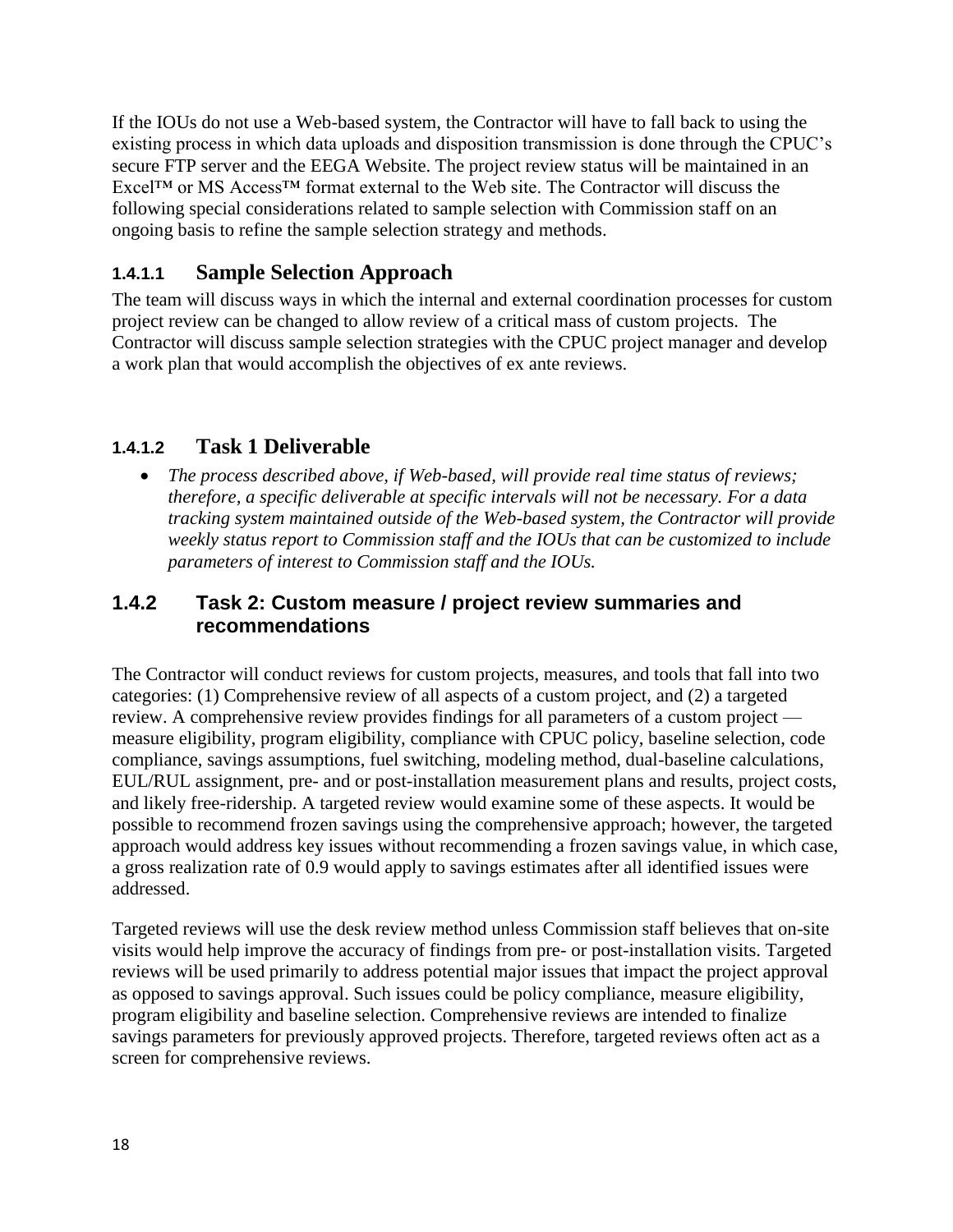The JJH reviewer will discuss the results of its findings with the IOUs in weekly review calls, which will be memorialized via call notes to be provided to the Commission staff project manager. In addition, the Contractor will provide a monthly summary of review findings that have policy implications so that the Commission staff project manager can direct the IOUs to implement changes immediately.

## **1.4.2.1 Coordination with 2013-14 EM&V Research**

The Contractor will coordinate with 2013-14 program cycle EM&V research on the following aspects of ex ante reviews of custom projects: industry standard practice (ISP) studies, freeridership assessment, and pre- and post-installation measurements.

#### **1.4.2.2 Task 2 Deliverable**

*Two deliverables described above from this task are*

- *a summary and full archive of project-specific review and tool review findings, and*
- *a record of notes of discussion between the IOUs and Commission staff project manager.*

#### **1.4.3 Task 3: Update and maintain an approved custom measure / project tracking list**

The Contractor will maintain a Web-based and/or offline tracking database that will maintain and update a utility-specific list of approved custom measures and projects. It would not be necessary to maintain a separate database for approved measures. A flag in the database for approved measures and ongoing reviews will enable preparation of tracking reports for completed and ongoing reviews.

The Contractor will recommend criteria to be considered in selecting a sample of custom projects for review. To the extent these criteria are numeric, it would be easy to track the criteria used in the tracking system. When such criteria are supplemented with expert judgment, specific entries will have to be made in the tracking data to record the reason(s) for selection. As results from reviews of custom projects are accumulated and findings are available from other evaluations, the Contractor will recommend changing the selection criteria that will be memorialized in a living document.

#### **1.4.3.1 Task 3 Deliverable**

- *The Contractor will provide a sortable and customizable electronic tracking database the Commission staff project manager can use to identify utility-specific custom measures and projects approved under the custom review process.*
- *A living document — detailing a method to document and track custom review selection criteria used during custom measure and project review, including criteria and/or thresholds met in approved custom projects — will be provided to the Commission staff project manager as requested.*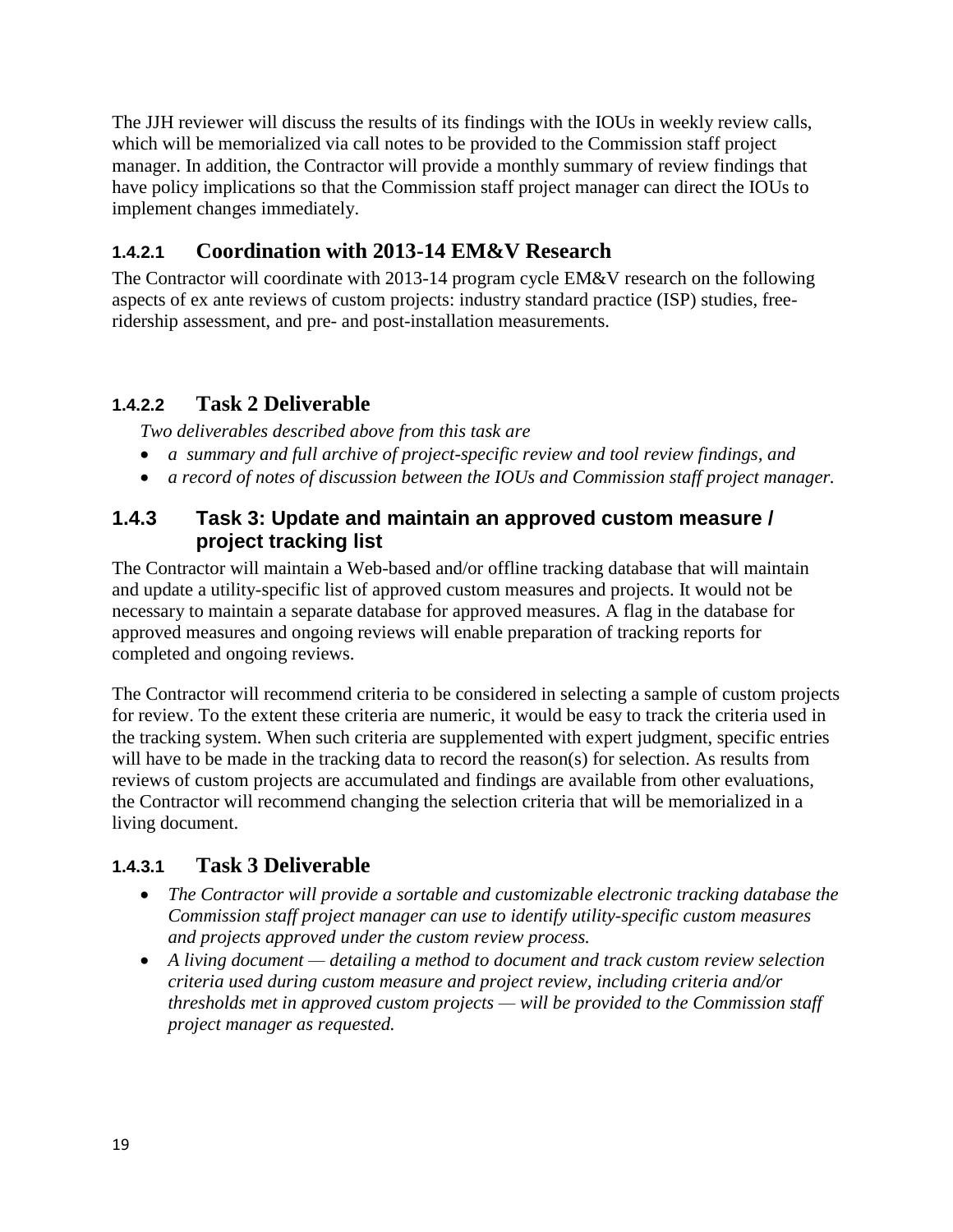#### **1.4.4 Task 4: Improve Existing Custom Projects Program and Review process**

To improve the custom projects program and review process, the Contractor will work with IOUs and Commission staff to ensure that the IOUs' program rules are consistent with CPUC policy, clear, and provide for appropriate due diligence for a custom project.

The Contractor will summarize inconsistency of program rules with the CPUC policies as well as clarity needed in CPUC's policies — as-encountered and in monthly reports — for Commission staff and management to consider providing directions to the IOUs.

The Contractor will continue using the weekly conference calls with the IOUs, bimonthly ex ante technical meetings, monthly team meetings, and stakeholder meetings to discuss process improvements to shorten the project review time, align expectations for proper project documentation, improve the quality of project submission, institute free ridership screening by the IOUs, and move toward full and accurate disclosure of custom projects being submitted on a biweekly basis. Contractor

The Contractor's overall approach to process improvement will include the following key aspects:

- Document the current working of the custom review process
- Identify the Commission's goals for custom project reviews and develop process improvement objectives aligned with the Commission's goals
- Assess the existing review process for alignment with the Commission's goals
- Analyze performance of the existing processes to assess success in meeting the commission's goals and process performance objective
- Conduct the root cause analysis to identify the sources of performance problems that may involve Commission staff internal processes or external processes at the IOUs or third parties
- List possible solutions for discussion with stakeholders
- Implement agreed upon solutions
- Monitor performance of implemented solutions
- Reassess goals and performance objectives if environment changes

#### **1.4.4.1 Task 4 Deliverable**

- *Review of program rules found inadequate during custom project reviews and recommendations on how to improve the program and the project review process.*
- *The contractor will work with the ED project manager on finalizing the deliverable deadline pending on the review process.*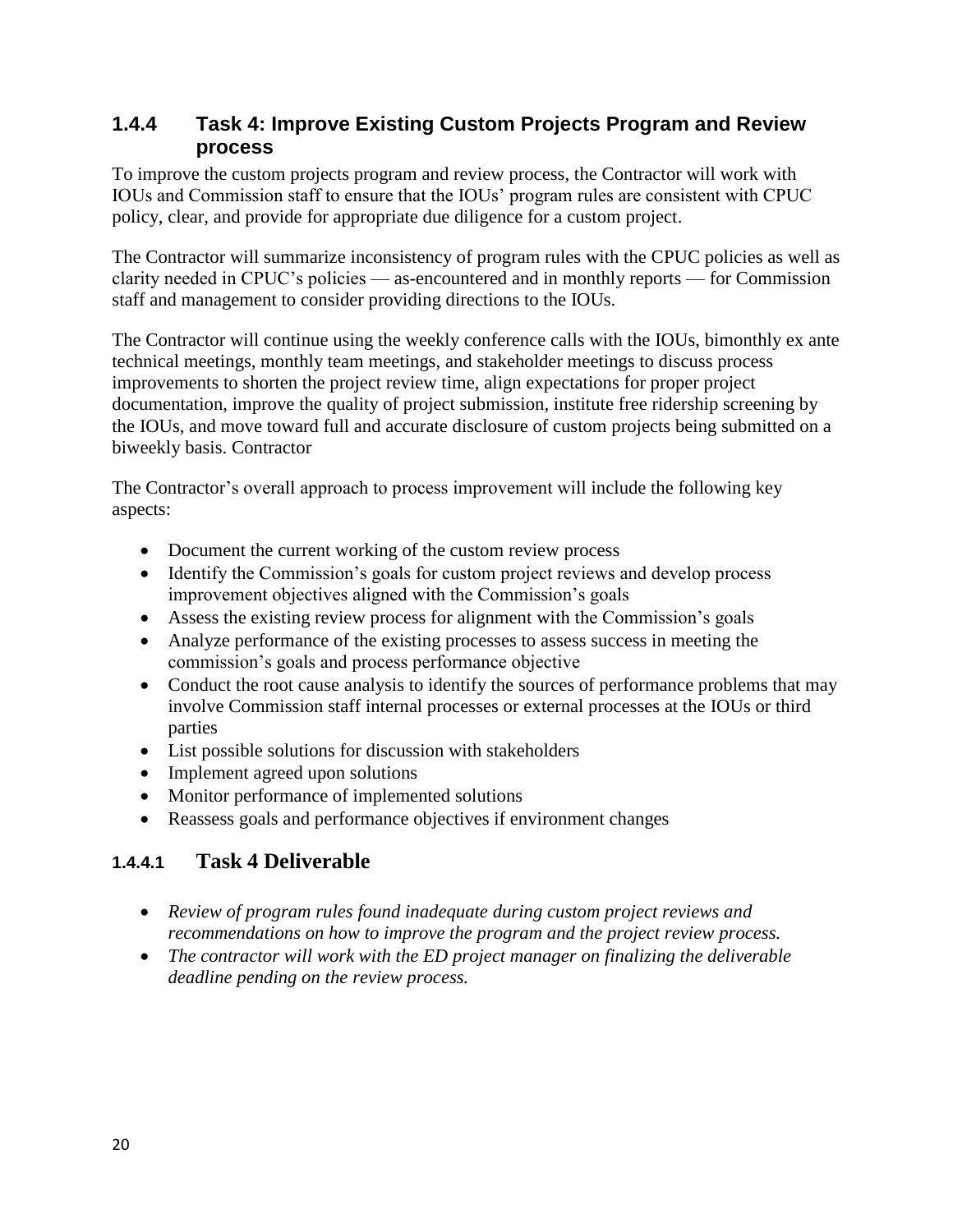## *1.5 Work Area 4: Analysis and Regulatory Support*

#### **1.5.1 Task 1: Review and Verification of Program Implementer Cost-Effectiveness Submissions**

The Contractor will review and verify program implementer cost-effectiveness submissions to ensure that each portfolio is designed to meet the CPUC adopted EE goals and to be cost effective as measured by the "dual test" criteria. The dual test criteria require that each portfolio must provide TRC and PAC benefits that exceed TRC and PAC costs, respectively. The results of this review would be included as part of the deliverable "a written document on the verification of all measure inputs into the utilities cost-effectiveness calculators." The Contractor will leverage lessons learned and best practices (e.g., analysis of measure groups, identification of ex ante sources) from previous experience reviewing cost-effectiveness submissions to ensure that the process is continually improved throughout the duration of this contract.

The development, publication and maintenance of the "frozen ex ante database" is integral to the scopes of work included in work area 1 (DEER Values Updates), work area 2 (Non-DEER Workpaper Reviews and Dispositions) and work area 3 (Custom Measure/Project Review and Disposition Process). The underlying data structure of the frozen ex ante database must support the ex ante data produced by all three of these work areas. The Contractor will work with the IOUs and Commission staff to develop a standardized format for future cost-effectiveness submissions and workpapers to build a frozen ex ante data. This will minimize staff and contractor effort to populate the database and, more importantly, speed up the review of costeffectiveness parameters required in the first deliverable of work area 4 as well as the ex ante reviews covered in work areas 3 and 4.

#### **1.5.1.1 Deliverables Discussion**

While the deliverables are described in fairly brief fashion, the work performed under this task will likely produce a variety of written documents, analysis tools and databases.

**The first deliverable** - "a written document on the verification of all measure inputs into the cost-effectiveness calculators" – This deliverable will likely include a family of documents and tools that depend on the purpose of the particular cost-effectiveness review. These documents and tools may include summaries of measure sources such as workpapers, DEER references and program implementation plans (PIPs), including what information is missing from these measure sources that are needed to fully review the applications. This set of written documents could then be used as the basis of a data request for additional information needed to complete the application process.

For subsequent cost-effectiveness submittals, such as mid-cycle and final cost-effectiveness submissions, the Contractor will review calculators for data integrity and proper references to frozen ex ante values both from DEER, workpapers or documented custom project review. Due to the volume of records in reporting cost-effectiveness calculators, the team should focus on the largest contributors to the portfolio and provide written documentation that describes all areas where we believe claims are not in compliance with Commission direction or current frozen ex ante values.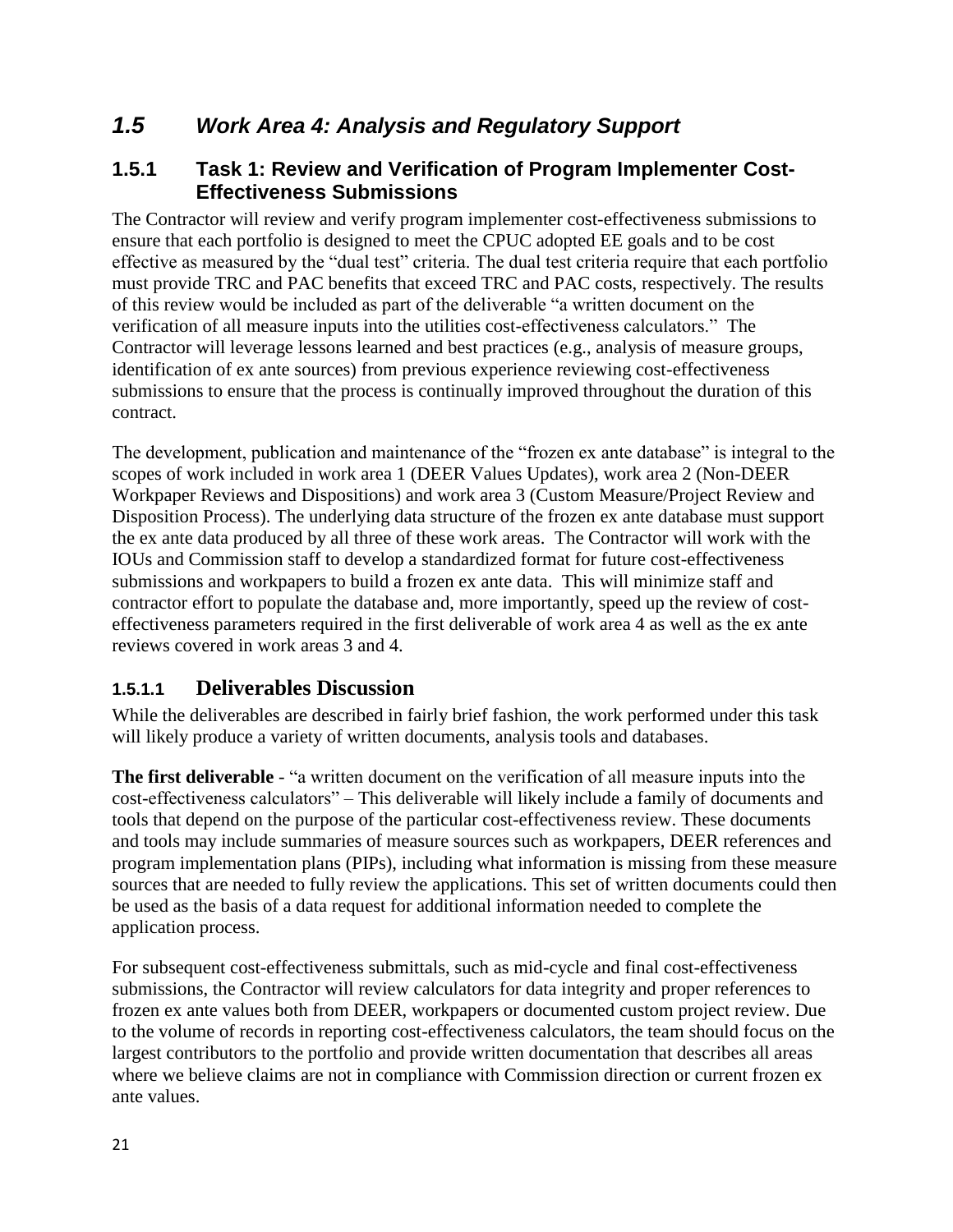**The second deliverable** – "a publically available frozen ex ante dataset of verified utility measure input values" – This tool already exists in a somewhat limited form. The Contractor will continue to enhance and populate the current frozen ex ante database that is accessible via READI. For future submissions, the team will work with Commission staff and utilities to develop requirements and procedures that will enable the utilities to submit new ex ante values in a standardized data format that can be more easily loaded into the frozen ex ante database. The population and maintenance of the ex ante database is covered under work area 4, while the review of submitted data to ensure the correct format is work most likely covered under work areas 2 an 3.

## **1.5.1.2 Task 1 Deliverables**

- *A written document on the verification of all measure inputs into the utilities costeffectiveness calculators.*
- *Produce a publically available frozen ex ante dataset of verified utility measure input values.*

#### **1.5.2 Task 2: Integration of Ex Ante Databases with Cost-Effectiveness Calculations**

The Contractor will coordinate among the developers of the current frozen ex ante database and the E3 calculator to prior to formulating options for integrating the ex ante databases with costeffectiveness calculations.

## **Deliverables Discussion**

The memorandum deliverable of this task will be the culmination of a significant due diligence effort to investigate different possibilities for integration. The Contractor will work with the developers of the current ex ante database and E3s to identify the opportunities for integration. The focus of this effort will be to identify approaches that:

- Improves transparency to stakeholders as to the inputs behind the cost effectiveness calculation results.
- Ensure the IOUs portfolio planning and reporting submissions are easy to review and validate.
- Can be used by all parties involved in planning and reporting including utilities, direct install contractors, third parties and local government implementers while ensuring that all measure data and cost-effectiveness parameters meet Commission policy requirements.
- Enforces consistent naming and classification.
- Enables automatic linkages to basic frozen data such as NTG, EUL, gross savings adjustments and approved workpaper archives.

It is expected that a memorandum would be subject to more than one review by Commission staff. The final memorandum will be sufficient for Commission staff to choose an integration approach.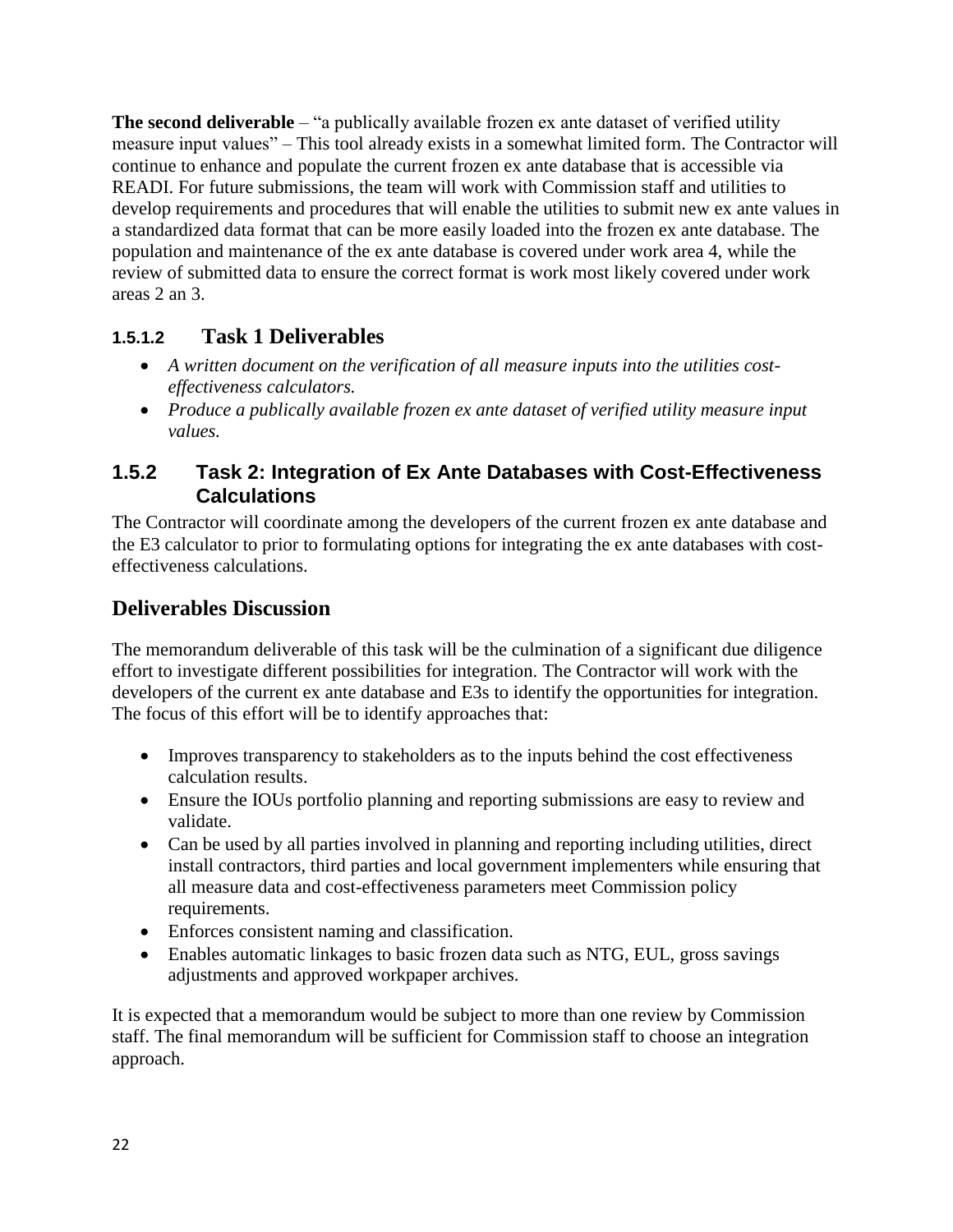#### **1.5.2.1 Task 2 Deliverables**

- *Memorandum summarizing options to the approach to incorporating frozen ex ante data and the avoided cost methodology data into the Commission's cost-effectiveness calculations.*
- *An integrated approach to incorporating the frozen ex ante dataset and the avoided cost methodology data into the existing cost-effectiveness calculators*

## **1.5.3 Task 3: Ad hoc technical support, analysis, and research**

Some examples of ongoing support activities include:

- Review and comment on Commission staff managed evaluation activity plans, interim and final results and reports;
- Review and comment on program administrator planning and evaluation activity plans;
- Provide Commission staff evaluation project managers support on technical issues that arise during their oversight of evaluation activities;
- Provide commission staff and management research and analysis support for their development of recommendation to the Commission relating to energy efficiency policy;
- Assist Commission staff in the development of updates to the energy efficiency avoided cost.

The Contractor team members will provide as hoc support to the CPUC in its overall quality assurance and policy oversight responsibilities. The Contractor team will respond to requests for technical analysis, research and policy issues support as requested by Commission staff and management on an as needed basis at the direction of the PM. The Contractor will work with the PM at the project initiation meeting to set aside resources for this activity.

#### **1.5.3.1 Task 3 Deliverable**

 *Written documentation related to the various ad hoc technical support, analysis and research.*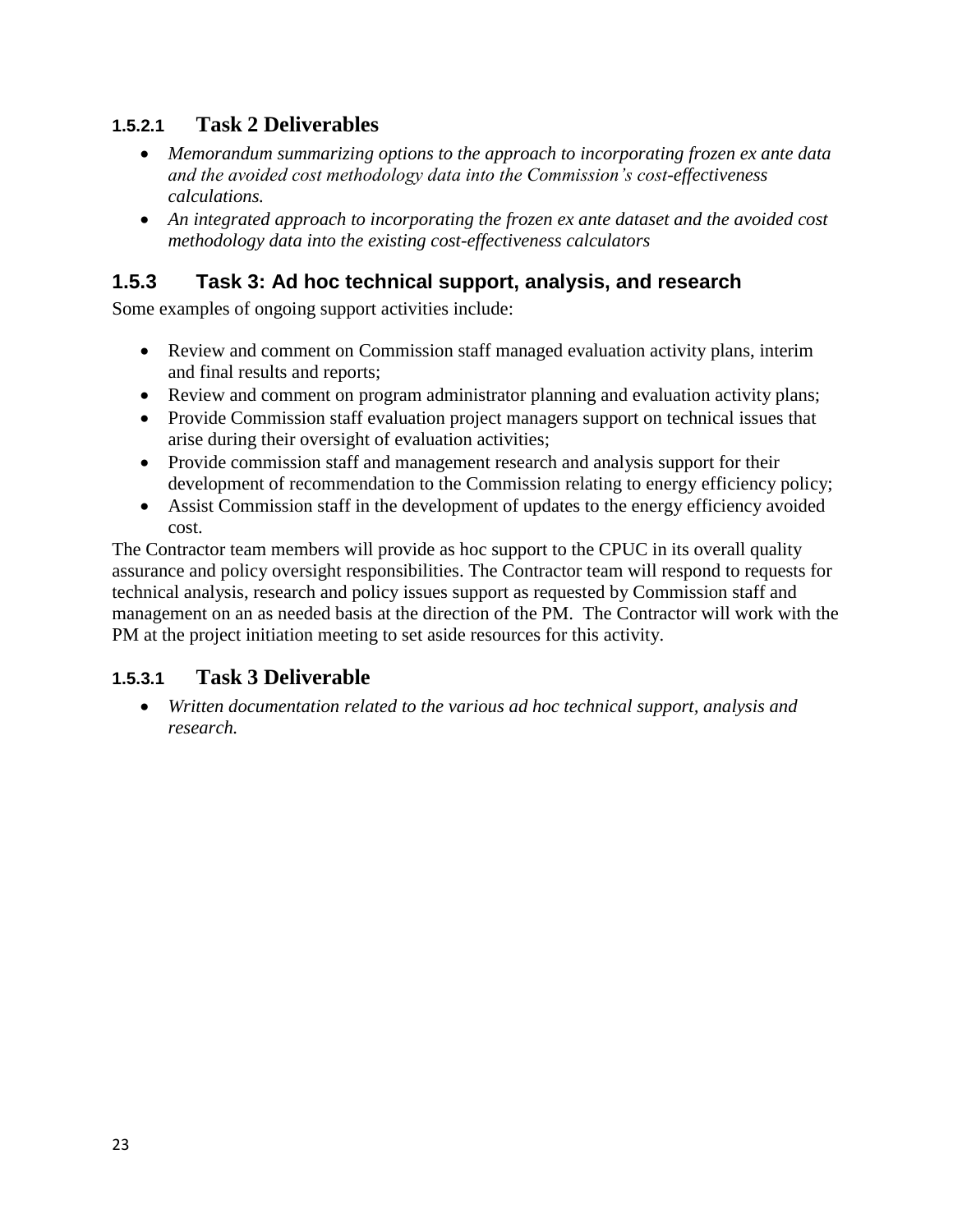# *1.6 Project Timeline*

The diagram on the following page presents the tasks in each work area on a five year timeline. Higher levels of work intensity are shown in darker color. Many tasks are by their nature continuously underway. DEER work is presented relative to DEER release rather than all the sub-tasks.